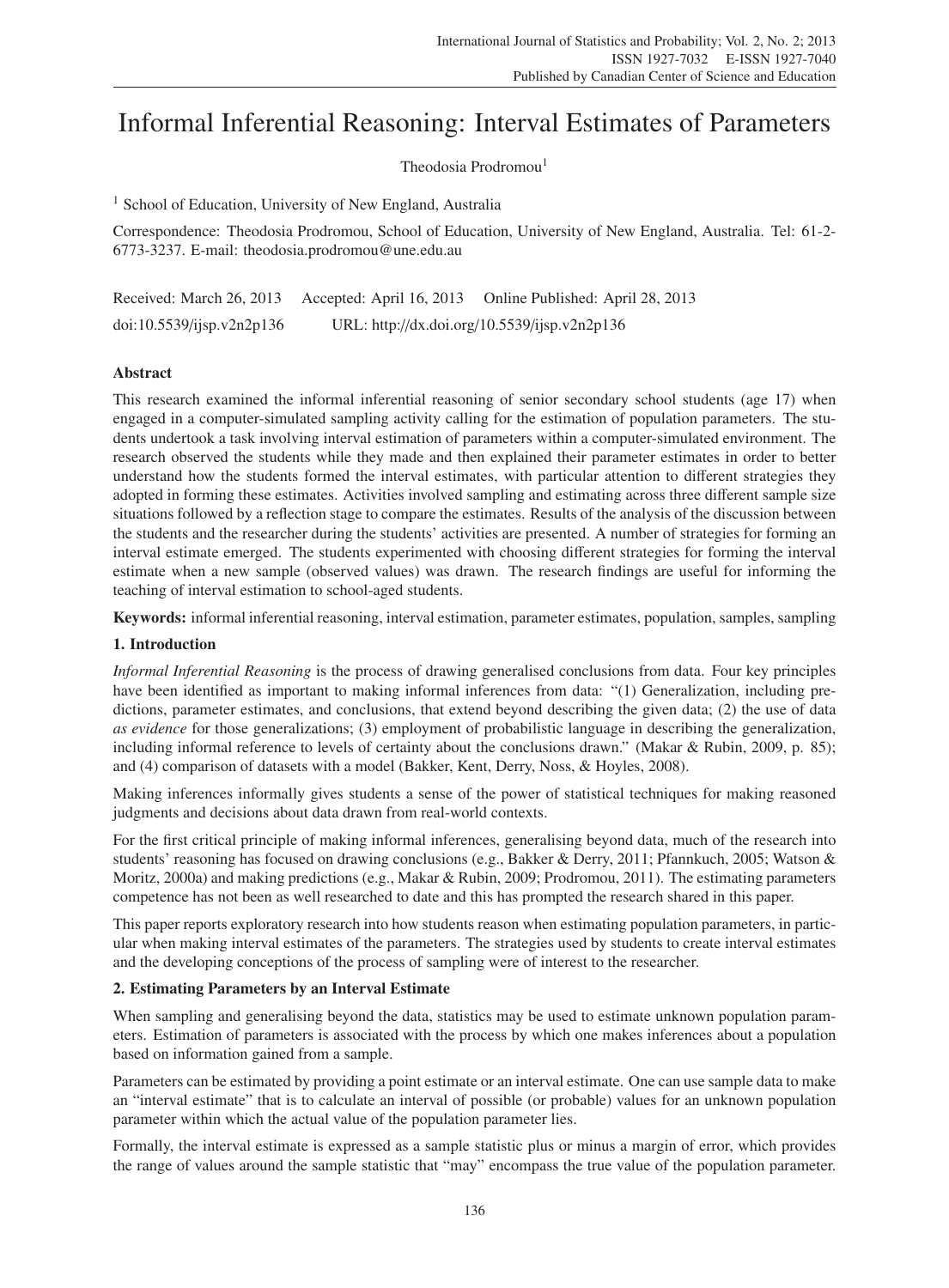So, interval estimates provide a margin of error but not the confidence level.

It is of paramount importance to introduce students to *estimating with confidence* but there has been little research to date about this. One important proposal for such teaching has been provided by Rossman (2008, p. 18) who proposed examples for teaching that involved categorical variables, because "such variables provide a simpler context in which students can focus on key ideas of inference." He suggested a simulation (about kissing couples and whether those couples lean to the right or left) of randomization tests as an informal way to "introduce students to the logic of statistical inference" (p. 17). The simulation allowed students to investigate the plausibility of values for the parameter proportion (of couples leaning to the right) other than 0.5 by repeating the simulation analysis with their chosen values. Rossman's (2008, p. 16) strategy was to have students "reject any value of the population proportion that puts the observed data in the tail of its sampling distribution". He suggested that having students compare different models (changing the population proportion) via simulation (of 1000 repetitions each) can increase students' informal reasoning abilities about interval estimation and estimating with confidence, and introduce students to the key role played by chance variation in statistical inference. Crucial to this reasoning is the notion that parameter estimates of an unknown population change every time a new iteration of a simulation is performed in spite of the fact that each simulation is run under the same conditions. In fact, this becomes the central catalyst for inferential methods.

Statistics educators have enabled students to experience sampling variation by conducting a study and calculating an estimate (see, e.g., Chance, delMas, & Garfield, 2004) while appreciating that estimates and other statistics (e.g., sample means, proportions) change every time a new study is performed, even if each study is performed under exactly the same conditions. Tasks which involved study-to-study variation in estimates provide an effective way to introduce students to the logic of statistical inferential methods that incorporate uncertainty, and emphasize the key role played by chance variation in statistical inference that involves uncertainty as the significance test and confidence interval (Wild, 2006).

#### 3. Understanding Sampling and Related Concepts

Sampling, critical to prediction and decision making in many aspects of life, is fundamentally connected to the notion of making inferences about populations (Watson, 2006) and being able to reason while sampling depends on an understanding of sampling and related concepts. *Sampling* is the "act, process, or technique of selecting an appropriate sample" (Farlex, 2012), or, more specifically, selecting a representative part of a population for the purpose of determining parameters or characteristics of the whole population. Two concepts central to the understanding of sampling are sample and variation. *Sample* is defined as a "portion, piece or segment that is representative of a whole" (Farlex, 2012). The statistical concept of sampling, or taking a sample, is different from the colloquial notion of taking a sample, such as when tasting food, and the most important concept in helping students to understand the difference between the statistical concept of sample and the colloquial is the variation (Watson, 2006). *Variation* is the "act, process, condition or result of changing or varying" (Farlex, 2012) and the main purpose of the sample is to represent the variation in a heterogeneous population. Understanding the sampling concept also depends on understanding other statistical concepts, including distribution, randomness, likelihood, and representativeness (Ben-Zvi, Aridor, Makar, & Bakker, 2012; Watson & Moritz, 2000b). For a more detailed understanding of sampling, an understanding of the various sampling techniques that can be used would also need to be developed (Watson, 2004).

Although literature is replete with past research on tertiary students' conceptions of sampling, limited research has been undertaken until recently on school students' conceptions of sampling (Garfield & Ben-Zvi, 2008). Now we will move on to discuss relevant research on students' conception of sampling, samples, and variation.

Early research into school students' conceptions of sampling focused on two central ideas. One central idea was the *potential bias from drawing conclusions about populations based on small samples*. Young students (aged 8 to 9) have been shown to have relatively na´'ive conceptions about samples (Watson & Moritz, 2000a, 2000b). These students were typically comfortable drawing conclusions about a population based on small samples without recognizing any potential problems of bias. Even early middle school students (aged 13 to 14) understood the concept of sample in real world situations, but had difficulties making the transition to the formal statistical meaning and using appropriate associated terminology (Watson & Moritz, 2000b). Admittedly, given that adult students who take statistics courses often have trouble understanding formal statistics and terminology, the difficulty of this transition is not entirely surprising.

The second central idea was the *di*ff*erence between drawing small samples from a homogenous population and*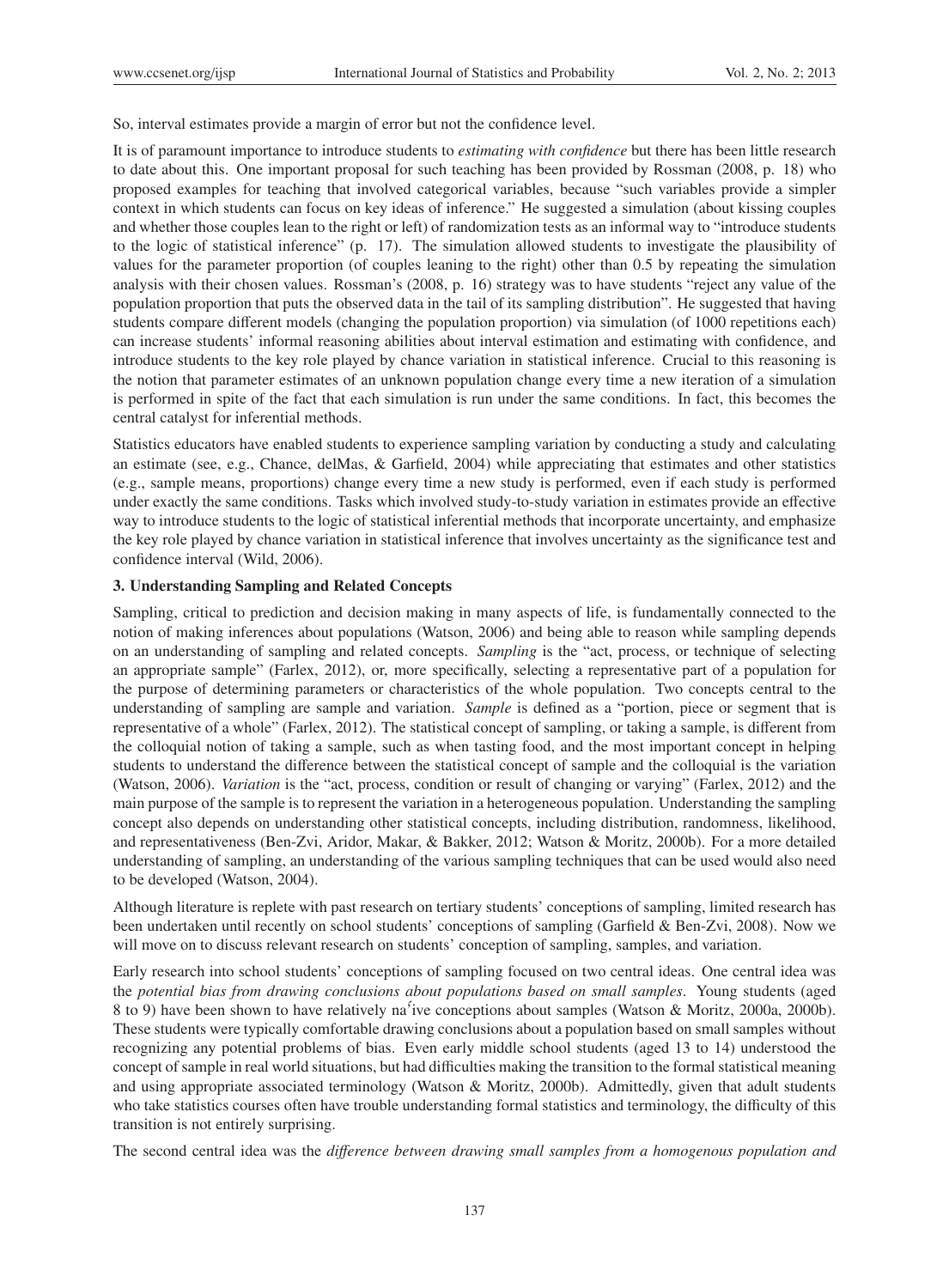*from a heterogeneous population* to make conclusions about the population from which the sample was drawn. Older students (age 14 to 15), who did show concern for potential errors arising from small samples, were not able to generalize ideas inherent in sampling from homogenous entities (e.g., a small sample of blood) to the notion of sampling variation and the need for large samples when making inferences from data (Watson & Moritz, 2000b).

More recently, research has also focused on a third central idea, *distinguishing between sample and population* (Pfannkuch, 2008), which is critical to the two central ideas described above. Research into developing a better understanding, from a pedagogical perspective, of how to approach differentiating between sample and population provides useful insights into student understanding of core concepts. One such approach, Growing Samples, originally suggested by Konold and Pollatsek (2002), was formally developed by Bakker (2004), and is now widely used (see, e.g., Ben-Zvi et al., 2012; Prodromou, 2011). This approach, based on the integration of core statistical concepts including sampling and variation, was developed to help students reason about sampling in a context of variability (Bakker, 2004). As part of this approach Bakker helped students (aged 13 to 14) engage with a sequence of "growing samples" activities to see stable patterns generated by larger samples, thus better understanding that larger samples are less variable and better represent a population.

Research by Ben-Zvi et al. (2012) focused on a similar approach, using *TinkerPlots*, with students (aged 11) drawing conclusions about the population first from a sample of size eight from their class (including themselves), moving to a bigger sample (a whole class) and then to the whole grade in the school. The students experienced the limitations of small samples when making inferences about a larger population, including making emerging quantification of confidence for such inferences and building interconnections with the key concept of variation while reasoning about sampling. Prodromou (2011) worked with older students (aged 14 to 15) who were engaged in prediction and noticed that these students made interval predictions rather than providing a single value, which can be taken as an indication that they lacked the confidence to make a single point estimate. Importantly, these students generally recognized the relationship between sample size and the confidence interval for a given confidence level.

This research picks up on the concerns of the scholars mentioned (e.g., Bakker, 2004; Ben-Zvi et al., 2012; Pfannkuch, 2008) about how students understand sampling, and how to teach sampling, by focusing on the way school students attempt to develop an understanding of the process of estimating population parameters.

# 4. Aim

This research investigated how senior secondary school students reason when making informal inferences from data. The students engaged in a statistical inference task that involved forming interval estimates of the percentage of a population species, that is a population parameter, within a computer-simulated environment. Following is a description of the interval estimation task, the cohort of participants, and the method used.

# 5. Interval Estimation Task

The interval estimation task was based on information provided by use of a computer-based simulation titled "Murphy's Dam". The simulation, presented in a spreadsheet, introduced a scenario in which the owner of a dam stocked with three fish species (Bass, Perch, & Trout, Figure 1) wanted advice about the percentage of perch in his dam. The spreadsheet simulated drawing a sample of fish from the dam and displayed both the number and percentage of each type of fish in the sample (e.g., see Figure 2). The spreadsheet contained three separate sheets, one each for drawing samples of size 20, 50 and 100. The sampling was described as drawing with replacement. The task had four stages: Sample Size 20, Sample Size 50, Sample Size 100, and Reflection.

# Murphy's Dam

Brian Murphy has a dam, on his farm, which contains many fish of three different species: Bass, Perch and Trout. Since introducing each of the three species the number of fish has grown considerably. Brian would like to estimate the percentage of perch he now has in the dam.

You have been consulted to provide this advice to Brian. Your estimate of the percentage of perch will be based on a sample of fish that you draw (catch and release) from the dam.

Your sampling of fish will be based on the assumption that you are drawing the fish in such a way that each fish (no matter what species) is equally likely to be caught.

#### Figure 1. The Murphy's Dam Scenario, as presented to students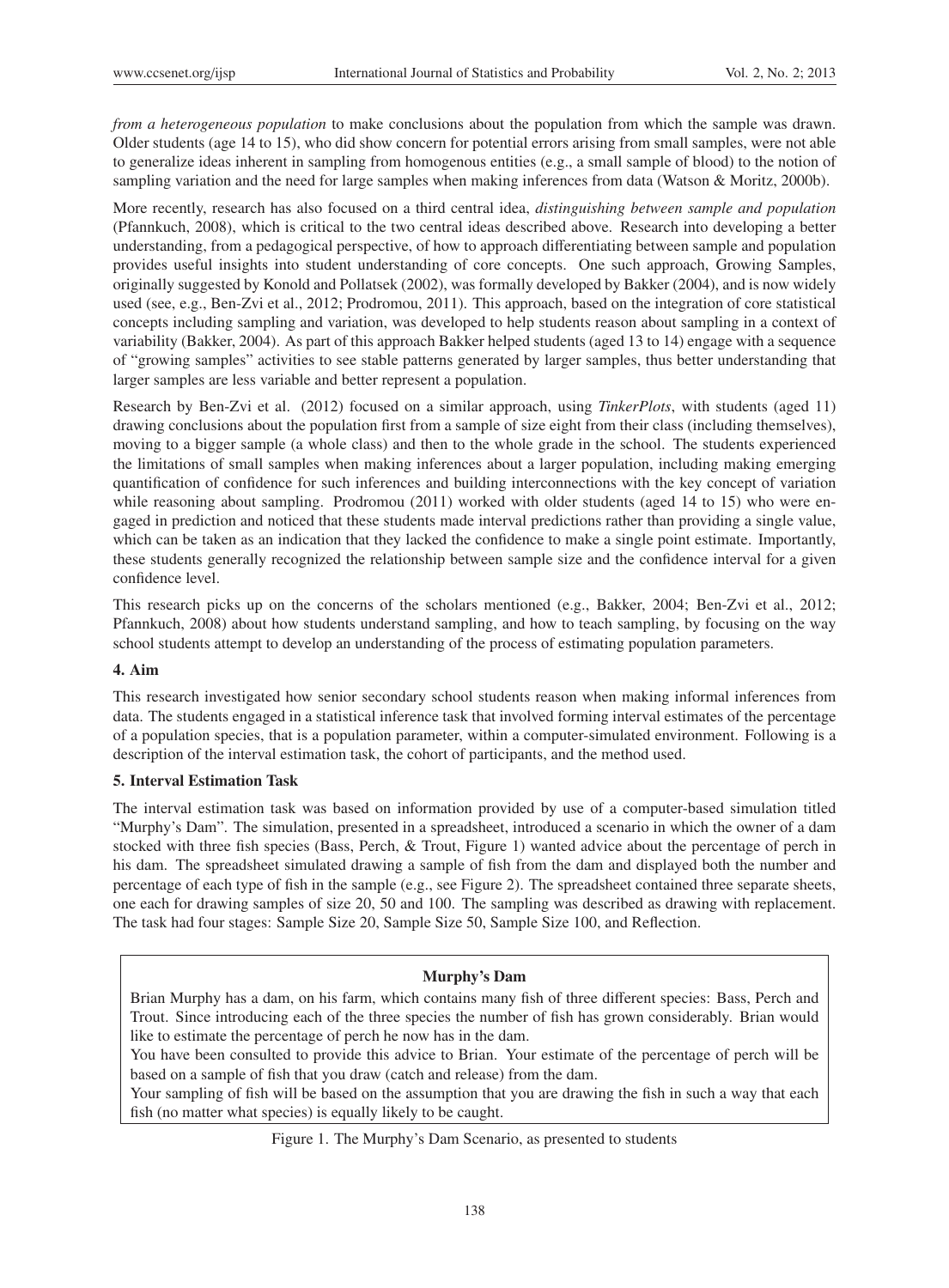| <b>Murphy's Dam</b>      |             |       |       |
|--------------------------|-------------|-------|-------|
| Draw a sample of 50 fish |             |       |       |
| <b>Species</b>           | <b>Bass</b> | Perch | Trout |
| Number                   | 13          | 27    | 10    |
| Percentage $(\% )$       | 26          | 54    | 20    |

Figure 2. Display showing the number and percentage for the three species of fish for a single sample

In the *Sample Size 20 Stage* students engaged in estimating the percentage of perch in the dam by providing an upper and lower value (i.e., an interval) for the percentage after drawing samples of 20 fish. Students were allowed to draw ten separate samples from the dam. After each draw, the students made an interval estimate and were asked to explain why they gave those particular limits for the interval estimate. They were provided with a recording sheet (Figure 3) to record the observed percentage for each species of fish caught and to record the interval estimate of the percentage of perch as a lower limit and an upper limit. Students verbally justified their interval estimates.

| Fish caught from the dam |  |                           | Interval estimate of<br>percentage $(\% )$ of perch |             |
|--------------------------|--|---------------------------|-----------------------------------------------------|-------------|
| Bass $(\%)$              |  | Perch $(\%)$ Trout $(\%)$ | lower limit                                         | upper limit |
|                          |  |                           |                                                     |             |

Figure 3. Recording sheet (partial; figure shows two of the ten recording lines)

The *Sample Size 50 Stage* and the *Sample Size 100 Stage* involved the same steps as the *Sample Size 20 Stage* except that larger samples (of size 50 and 100, respectively) were drawn. The *Reflection Stage* involved the students reasoning about what had occurred in the first three stages by comparing the interval estimates of the percentage of perch.

# 6. Methodology

# *6.1 Participants*

The statistical inference task was undertaken by six average-ability male Year 11 (age 17) students studying Mathematics General in an Australian secondary school. Participation was voluntary and students chose their own partner for the task. Final choice of which pairs participated was made by the teacher so as to include those most likely to be able to articulate their reasoning. The students had been taught sampling previously, so they were experiencing tasks that should have been familiar to them. The pairs of students undertook the activities out of class time.

The researcher was a participant observer when students were completing the task. The role of the participant observer was to interact with the students in order to probe the reasons or intuitions that might explain their actions.

# *6.2 Data Analysis*

Data collected for the study included audio recordings of the students' voices as they worked, the worksheets completed by the students, and notes indicative of the students' expressions, gestures, and body language. The data analysis for this study focused on the verbal expressions captured in the audio recordings. The plain accounts (transcribed audio recordings) were analysed to infer explanations for students' actions and articulations. Progressive focusing analysis (Robson, 1993) was employed to determine strategies used to create the interval estimate and the reasoning about sampling that was involved when justifying their estimates. First, the recordings were transcribed and screenshots were included as necessary to make sense of the transcription. Then the author selected some of the sections that more clearly demonstrated the students' reasoning.

# 7. Results

Three pairs of boys undertook the task. Of these three pairs, Neil and Tim (pseudonyms) were the best at interacting with each other and articulating their thinking. Moreover, Neil and Tim articulated most of the ideas articulated by the other two pairs. Thus, the results are presented by way of the case of Neil and Tim, working through the four stages. For each stage, the most informative sections of the transcript are provided to illustrate the ways the students created their interval estimates and justified their estimates. In the transcripts  $N = Neil, T = Tim, and R =$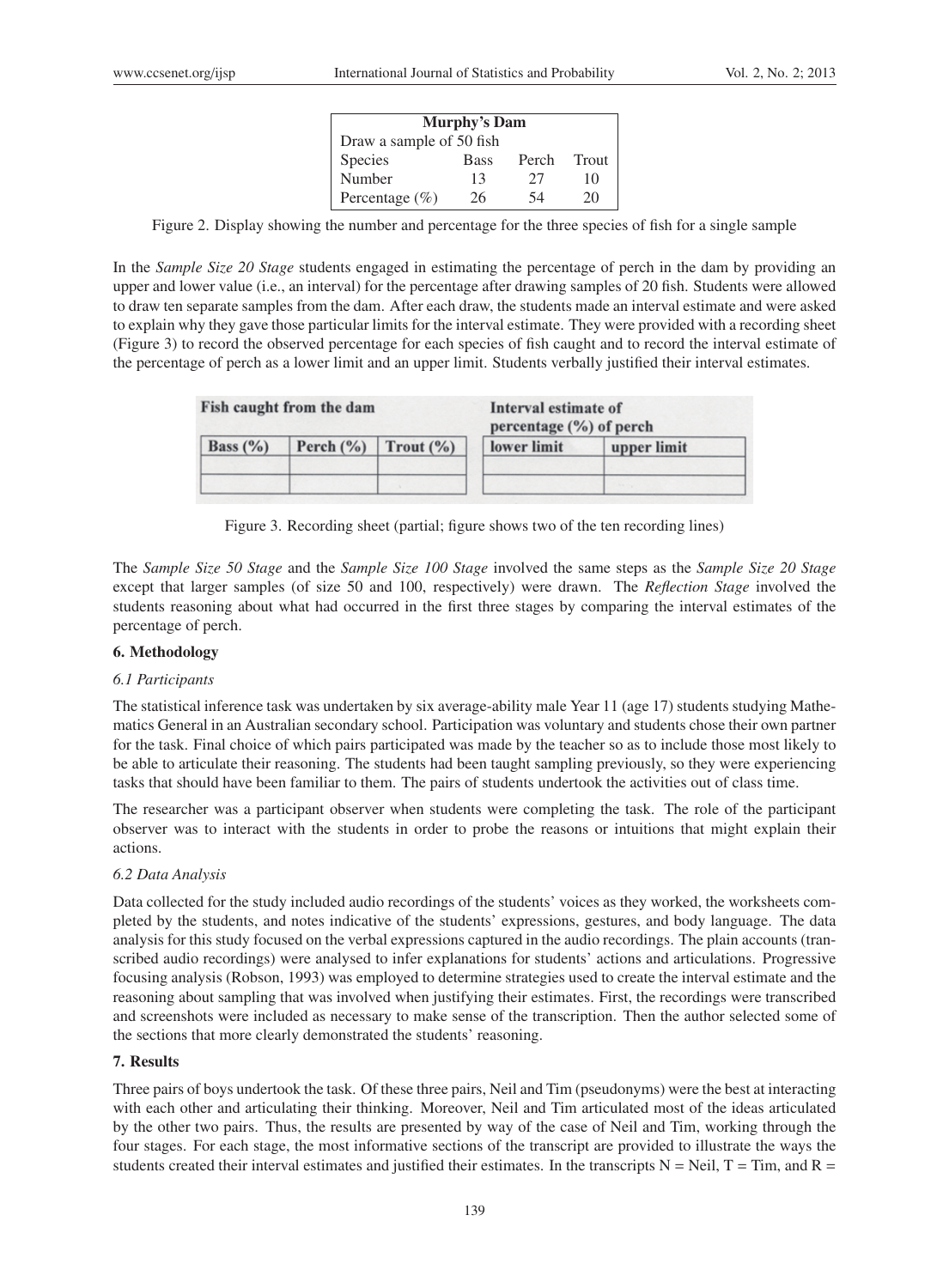Researcher. The samples and estimates are numbered according to their position in the sequence of the ten samples drawn, e.g., sample #5 was the fifth sample drawn and estimate #7 was the seventh estimate formed.

#### *7.1 Sample Size 20 Stage*

The recording sheets completed by Neil (Figure 4) and Tim (Figure 5) show the observed values and the estimated values for the ten samples drawn. Although Neil and Tim were asked to explain all ten interval estimates, only the reasoning for the estimates of most interest to the discussion is reported. For four of the samples drawn (#3, #4, #6 & #8) relevant parts of the working are described.

When Neil and Tim drew sample #3 they caught 35% Bass, 60% Perch and 5% Trout. Neil reasoned as follows:

1. N: I've gone for a lower limit of around 30% and an upper limit of around 72%... Because that correlates with my earlier percentages.

2. R: How does it correlate with the earlier percentages?

3. N: Because got 27 and 51... Then that would be, ah actually that would be, the lower limit would be about 31 probably. And that is in between 27 and 35. My upper limit is 72, which is between 51 and 88. And that fits together quite nicely.

# Interval estimate of percentage (%) of perch

| Bass(%) | Perch(%) | Trout(%) |
|---------|----------|----------|
| 30      | 40       | 30       |
| 20      | 70       | 10       |
| 35      | 60       | 5        |
| 25      | 65       | 10       |
| 25      | 50       | 25       |
| 50      | 30       | 20       |
| 55      | 20       | 25       |
| 35      | 45       | 20       |
| 45      | 35       | 20       |
| 15      | 55       | 30       |

| lower limit | upper limit |
|-------------|-------------|
| 27          | 51          |
| 35          | 88          |
| 31          | 72          |
| 32          | 77          |
| 29          | 65          |
| 19          | 46          |
| 13          | 39          |
| 28          | 58          |
| 24          | 48          |
| 30          | 69          |

Figure 4. Neil's recording sheet when drawing samples of size 20

#### Fish Caught from the dam

#### **Interval estimate of** percentage (%) of perch

| Bass(%) | Perch(%) | Trout(%) | lower limit | upper limit |
|---------|----------|----------|-------------|-------------|
| 30      | 40       | 30       | 17          | 50          |
| 20      | 70       | 10       | 35          | 88          |
| 35      | 60       | 5        | 30          | 80          |
| 25      | 65       | 10       | 32          | 75          |
| 25      | 50       | 25       | 28          | 67          |
| 50      | 30       | 20       | 19          | 45          |
| 55      | 20       | 25       | 11          | 39          |
| 35      | 45       | 20       | 27          | 58          |
| 45      | 35       | 20       | 22          | 47          |
| 15      | 55       | 30       | 27          | 73          |

Figure 5. Tim's recording sheet when drawing samples of size 20

Neil's explanation for estimate #3 (see line 3) was that he formed a lower limit estimate (30) between two previous lower limits, those for estimate #1 (27) and estimate #2 (35). He did not explain, however, why he chose to form his estimate by placing it between two previous estimates. He reasoned similarly when he chose an estimate for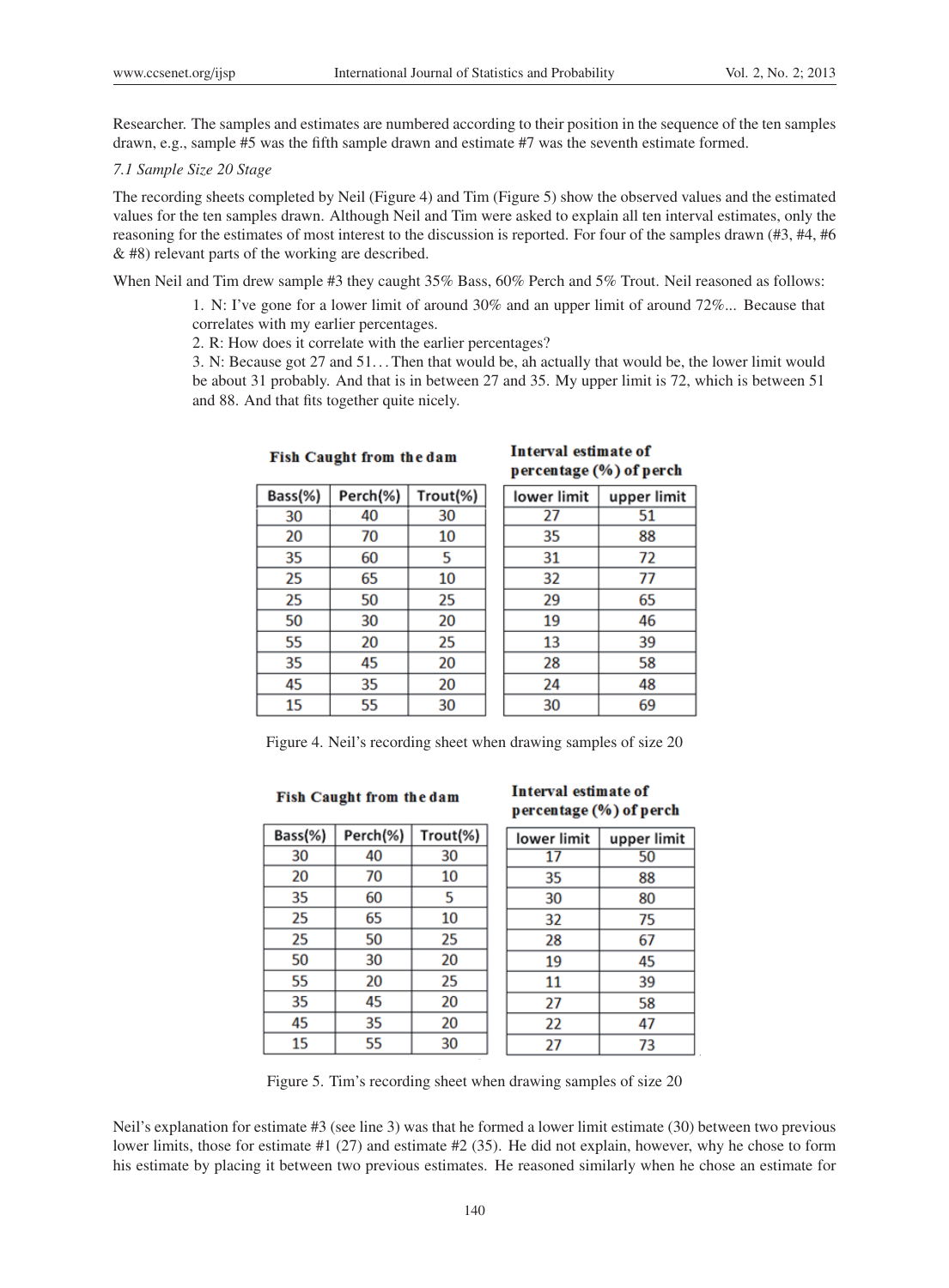the upper limit of the interval. Both Neil and Tim then began to look more closely at the percentage of fish caught and the interval estimates of percentage of Perch.

When Neil and Tim drew sample #4 they caught 25% Bass, 65% Perch, and 10% Trout. Neil reasoned as follows:

- 4. N: For the lower limit are 33.
- 5. R: Why 33?

6. N: Well, my last one was 31, and this is only 5% bigger... So it's not a huge jump, but it's noticeable to the 33 there.

7. R: Why didn't you go back to 34 or 32? I mean down from 35.

8. N: Because . . .

9. R: Sorry, what was the previous one?

- 10. N: The last one was 31.
- 11. R: And you go to 33 . . .
- 12. N: I've gone to 33.

13. R: Why didn't you go up by one . . . and you go.

- 14. N: I had 32 and it wasn't happening so I changed it.
- 15. R: Why?
- 16. N: Don't know.
- 17. R: It's not too much difference.

18. N: It's probably a better amount. 32 is probably a better amount of difference.

19. R: Why?

20. N: Probably going up 5. When I went up 10 I had 5 difference. So that was each percent was 2 ... It's going up to  $5...$  My upper limit is 77.

21. R: Why? And how did you go up? How did you change the previous #3 estimate? What was the previous #3 estimate?

22. N: My last one was 72...That's 5 % higher, and the one before that I had 88.

23. R: Yeah.

24. N: So I've just placed it roughly in between those two.

Neil focused on one previous estimate (#3) to make his new estimate #4. As part of his reasoning he tried to explain his decision about how much bigger to make the new estimate in relation to the previous estimate. Neil calculated that the difference between the #4 observed percentage (65) and the previously (#3) observed percentage (60) was 5 so he worked with the "5" increase. When Neil expresses the difference as "5% bigger" he is referring changing the value of the variable "percentage of perch in the dam" by 5. Here, and in many places through the transcript where someone refers to a percentage increase/decrease, the speaker is not referring to the percentage change in the variable, but to the absolute change in the variable. It is not clear, however, how Neil actually used this increase of "5" to decide on the increases needed to make his new estimates, although Neil did keep his sights on the 5% increase (lines 10, 20, and 22) when making both the lower and upper limits for the new #4 estimate.

For the lower limit of the #4 estimate Neil initially chose 32 but as he formulated his explanation he argued that it should be changed to 33 because "it wasn't happening" (line 14). It is not clear what "wasn't happening" meant, but Neil went on to explain how a change of 10 in the percentage represents "2" (line 20). It should be noted here that 10% of 20 (the sample size) is "2" but this is not how Neil explained it.

When Neil was asked by the researcher (line 21) to explain the upper limit of the #4 estimate (77), Neil referred back to the previous #3 estimate (72) and to another previous estimate #2 (88) and concluded that he has placed his new estimate "roughly in between these two" (i.e., estimate #3 and estimate #2). This last explanation suggests that he was reverting to a similar process that he used for estimate #3, which was placed between two previous estimates. It should be noted that, earlier on, even though the researcher mentioned the previous estimate #2 when probing for an explanation of the value (see line 7) selected for the new lower limit, Neil did not revert to considering the place of the new estimate between two previous estimates as he finally did for the upper limit.

When Neil and Tim drew sample #6 they caught 50% Bass, 30% Perch and 20% Trout. Their reasoning follows:

25. T: Well um, I put 19 as the lower limit.

26. R: Ok.

27. N: I got 19 as my lower limit.

28. R: Yes.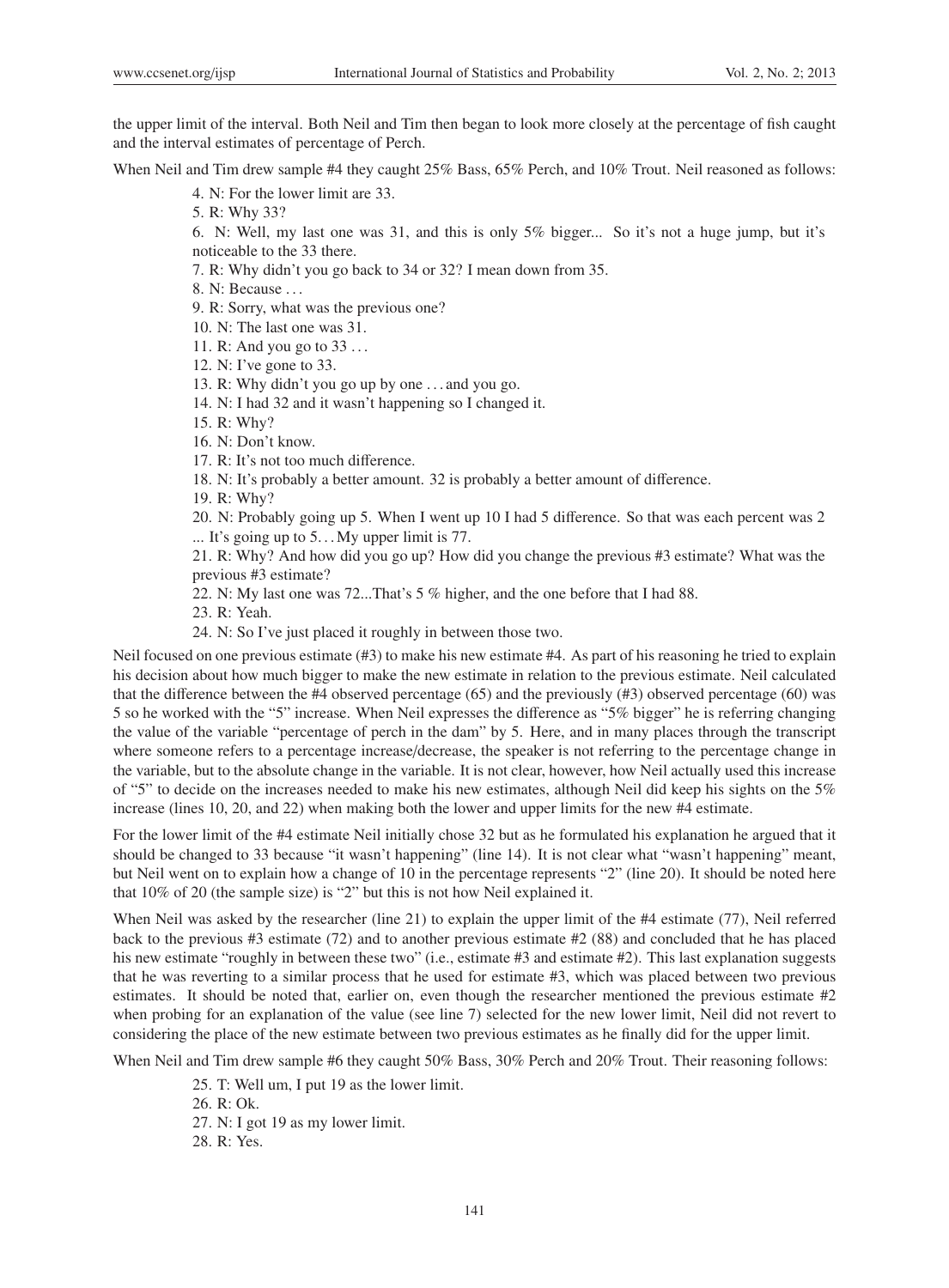29. N: And my higher limit, my upper limit is 46. Because my, the 40% my upper limit was 51. So I've gone 46, it will be around 46, 46. I've gone 46.

30. T: Actually I've got 45.

31. R: In comparison to the previous estimates.

32. N: That one, I based it on.

33. R: You know here, did you have a look at the previous lower limit and upper limit?

34. N: Yeah. Upper limit.

35. R: Did you take into account an estimate for that one?

36. N: Yeah, I considered that one which was 40 and like 27 would have to be lower than that, probably 19. And my lower limit I'm making actually lower than normal, and my upper limit would be about 46.

37. R: Ok. Why do you have 45?

38. T: Well, I sorta took the upper limit of the first one into consideration, seeing that one's 50, and there is a 10% sorta difference so I took it down to 45 so it balances and makes more sense. And the lower limit, that I still base it off that one, except I know that was way too low so I just put it up by 2, cause that's the 80%, 40% should have been higher.

When forming estimate #6, Neil considered (line 36) the previously observed #1 percentage (40) and the related interval estimate #1 for Perch (lower limit 27 and upper limit 51) to make the new interval estimate with a lower limit of 19 and an upper limit of 46. His explanation was to have a new estimate that was lower than the previous estimate but the listener is left to assume that this is because the new observed value (30) is lower than observed #1 (40). A possible interpretation of Neil's statement that he is making the estimate "actually lower than normal" (line 36) is that he has taken more than just estimate #1 into consideration. However, there is insufficient explanation to determine whether he was using the word "normal" to refer to estimate #1 that he chose for his focus, or was actually looking at more than one of his previous lower limit estimates to get a feel for what was "normal". Tim similarly focused on the estimates associated with observed #1 percentage to form his estimate #6, and he provided a mathematical explanation for the amount of the new estimated limits again explaining that they change by "each percentage was 2" (line 38), as he did for estimate #3.

When Neil and Tim drew sample #8 they caught of 35% Bass, 45% Perch and 20% Trout. Their reasoning follows:

39. N: I have my lower limit. It is 28%...And my upper limit is 58%.

40. R: Ok. Why?

41. N: It's...45 is my lower limit for 40 was 27%. My lower limit for 50 was 29%, so I'm going in between those two. My upper limit for 40% was 51, and my upper limit for 50% was 65. I've just gone between those, tried to roughly guess between those two again, got 58.

42. T: Um, my lower limit was 27, so pretty much between 40 and 50%. And that's sort of the same with my upper limit which was 59.

When forming estimate #8 Neil considered two previously observed values (#1 and #5) which were either side of the current observed value (i.e., 40 and 50 are either side of "45") and then the estimate #8 was made between the estimates for these two previously observed values. So when Neil made the lower limit estimate #8 (28) he explained, pointing at his previous estimates of 27 and 29, "I'm going in between those two" (line 41), referring to 27 and 29. There is no evidence that this is a calculation of the average of 27 and 29. He simply stated that the number had to be between 27 and 29. Similarly, for the upper limit he chose between 51 (estimate #1) and 65 (estimate #5) and made his estimate "58" which is the average but again is not called that by Neil who explained "I've just gone between those" (line 41). When a new value is placed between just two previous values it is not possible to tell whether the student wants an average value unless this is specified.

#### *7.2 Sample Size 50 Stage*

For the second stage, Neil and Tim were again asked to explain all ten interval estimates but only the reasoning for the estimates of most interest are reported. For six of the samples drawn  $(#2, #3, #4, #6, #8, #10)$  relevant parts of the working are described.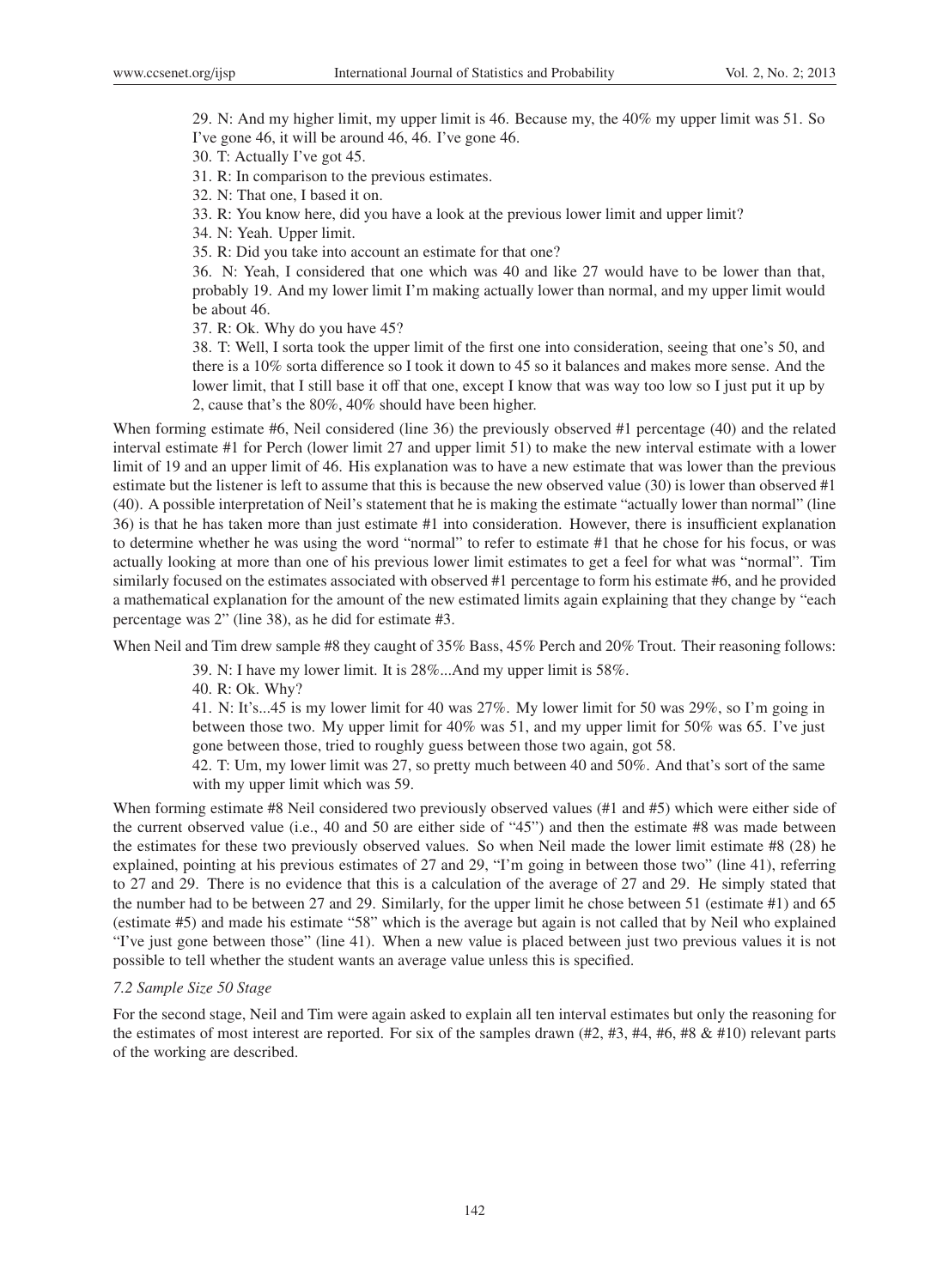#### Fish Caught from the dam

# Interval estimate of percentage (%) of perch

Bass(%) Perch(%) Trout(%) 30 50 20 30 44 26 26 54 20 22 56 22 30 52 18 30 26 44 52 22 26 24 58 18  $\overline{24}$ 50 26 36 40 24

| lower limit | upper limit |
|-------------|-------------|
|             |             |
| 30          | 71          |
| 26          | 65          |
| 37          | 79          |
| 39          | 83          |
| 34          | 75          |
| 26          | 65          |
| 34          | 75          |
| 42          | 88          |
| 30          | 71          |
| 21          | 59          |

Figure 6. Neil's recording sheet when drawing samples of size 50

#### Fish Caught from the dam

| Bass(%) | Perch(%) | Trout(%) |
|---------|----------|----------|
| 30      | 50       | 20       |
| 30      | 44       | 26       |
| 26      | 54       | 20       |
| 22      | 56       | 22       |
| 30      | 52       | 18       |
| 30      | 44       | 26       |
| 22      | 52       | 26       |
| 24      | 58       | 18       |
| 24      | 50       | 26       |
| 36      | 40       | 24       |

# Interval estimate of percentage (%) of perch

| lower limit | upper limit |
|-------------|-------------|
| 34          | 77          |
| 31          | 68          |
| 38          | 78          |
| 40          | 79          |
| 36          | 76          |
| 27          | 68          |
| 35          | 74          |
| 43          | 82          |
| 30          | 70          |
| 26          | 61          |

Figure 7. Tim's recording sheet when drawing samples of size 50

When Neil and Tim drew sample #2 they caught 30% Bass, 44% Perch and 26% Trout. Their reasoning follows:

43. N: For that one there, it was 26, was the lower limit and the upper limit was 65.

44. T: There up from mine, 31 and my upper was limit was 68.

45. R: And why guys? Why and did you select that limit?

46. N: I did it for the 50 one, my lower limit is 30. My upper limit is 71. . . Both numbers 20 outside. Keeping room for error. . . Just trying to base it off that.

47. T: Yeah, and my lower for the other one was 34 and the upper was 77 so I was just trying to base it off that as well.

When forming estimate #2 part of Neil's explanation was to revert to the process he used for estimate #1, which was to choose limits either side of the observed value. The reason was better explained here as choosing "both numbers 20 outside keeping room for error" (line 46). This is the first mention of any sort of balancing either side of an observed value.

Neil and Tim drew sample #3 (26% Bass, 54% Perch and 20% Trout). Their reasoning follows:

48. N: My lower limit was 37, and my upper limit was 79.

49. T: My lower limit was 38, and my upper was 78 as well. I was just trying to balance it and go off the first one as well, made sense.

50. N: Just made it, you know just, mine was 4% higher. So the upper limit was higher, the lower limit was up as well.

When forming estimate #3 Tim mentioned using two approaches. The first approach, similar to that taken when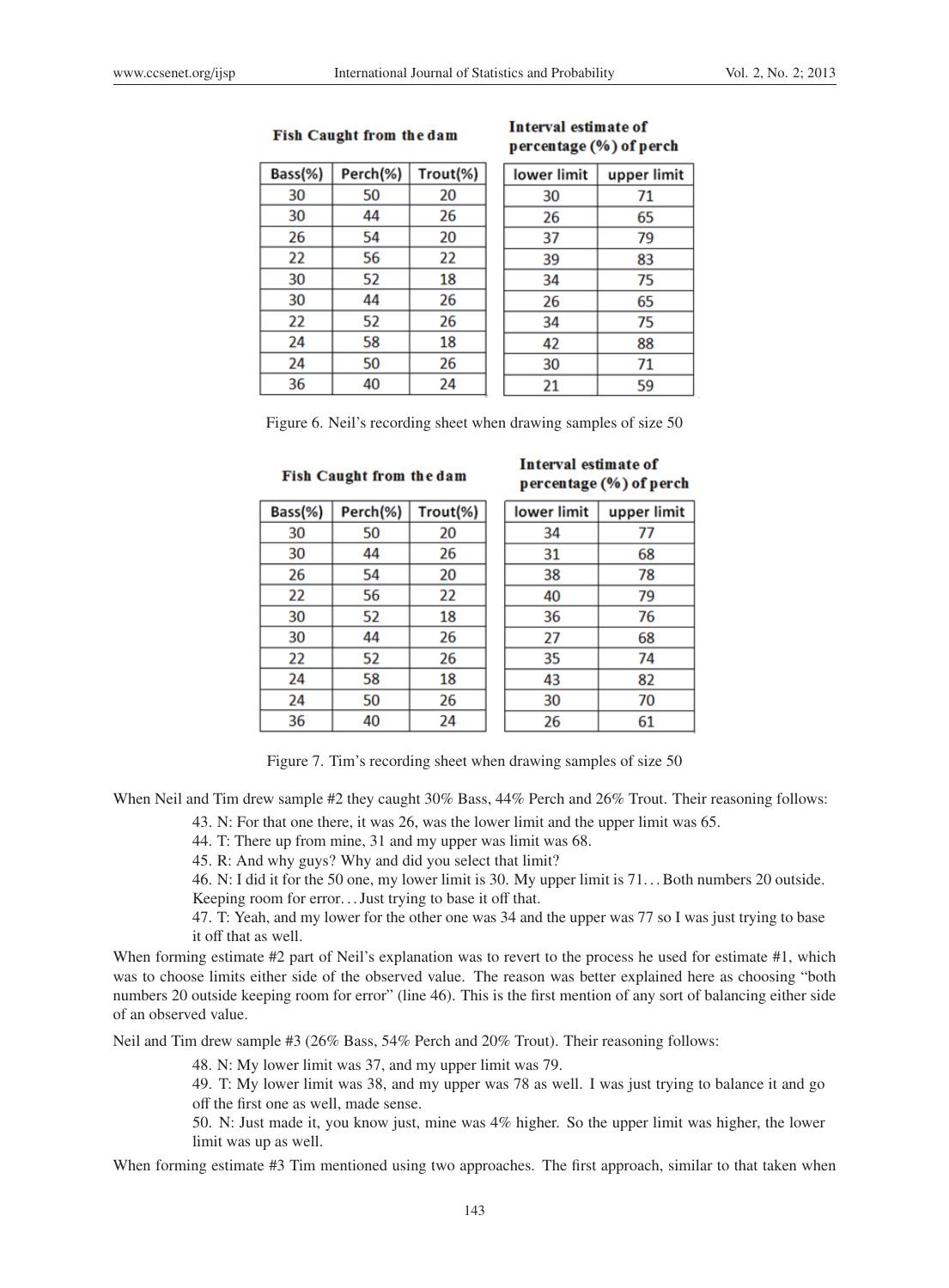making estimate #2, was to choose numbers either side of the observed value as the limits, as indicated by "trying to balance it" (line 49). The second approach, similar to that taken when making estimate #6 (Sample Size 20), was to choose a "suitable" previously observed value, in this case the first estimate made, and base the new interval estimate on the estimate related to the previous estimate, as indicated by "go off the first one" (line 49).

After drawing sample #4 (22% Bass, 56% Perch and 22% Trout) Neil and Tim reasoned as follows:

- 51. N: Lower limit of 39, and upper limit of 83.
- 52. R: Well, why did you choose those limits?

53. N: 56, 2% higher than 54. Then my lower limit comes up a bit, my upper limits come up a smudge as well.

54. T: Yeah my lower is 40 and my upper is 79 so it's only gone up a little bit too, because it is only 2% differential.

- 55. R: So you transfer the limit to percentages.
- 56. N: Yes. And we hope we didn't get it wrong the first time.

When forming estimate #4, Neil and Tim both made use of one previous estimate #3. The related observed value #3 (54) was conveniently chosen because it was numerically close to observed value #4 (56). Neil then decided to go up by "a smudge" (line 53), apparently not doing any mathematical calculation of how much to go up but assuming that if the increase in the observed value was small, then only a small change should be made in the interval limits. Tim took a similar approach. His expression "differential" (line 54) was only used this once and so may have been a corruption of the term difference rather than a special tool devised for dealing with the estimation process.

During their reasoning there is often a sense that Neil and Tim view their estimates as being either right or wrong. For example, Neil indicated that he was concerned about how correct the previous estimate was (line 56). One is left to assume that he is worried about how correct his new estimate was, if the previous estimate on which it was based was actually "wrong".

When Neil and Tim drew sample #6 they caught 30% Bass, 44% Perch and 26% Trout. Neil's reasoning follows:

57. N: Oh, it's, we did 44 earlier, so some of the data has repeating samples.

Both Neil and Tim used the same estimate as for the observed value #2, which also had an observed value of 44% Perch. Neil used the term "repeating samples" (line 57) to indicate that the same percentage of Perch had been observed as earlier. It should be noted that the percentage of Bass and Trout were also the same as for observed value #2 which may have contributed to the notion of a repeating sample.

And after sample #8 they reasoned as follows:

- 58. N: My lower limit was 42 and upper limit was 88.
- 59. T: Lower are 43 and upper are 82.
- 60. R: Um did you use the same strategies as before?
- 61. T: Yeah.
- 62. N: Our numbers are getting very close.
- 63. R: Why do you think your numbers are getting very close?
- 64. N: Just getting very similar.
- 65. R: Why?
- 66. N: We are both smart guys, it must be the answer.

By the time Neil and Tim were forming estimate #8, they had provided almost identical estimates. Neil noticed that the estimates were similar (line 62) but when asked to explain why this might be, he said "just getting very similar" (line 64) but jokingly added "we are both smart guys, it must be the answer" (line 66).

After sample #10 they reasoned as follows:

67. N: Lower limit was 21, my upper limit was 59.

68. T: My lower limit was 26, my upper limit was 61.

69. R: Ok, like before?

70. N: Yeah, 40. The lowest starting number we had was 44 and that was 26 and 65 so I've just pulled it back a bit.

71. T: Yeah, I agree like mine, the last 44 we had I put as 31 and 68 so I just bring it down.

After noticing that the observed value for perch was lower than it had been for any of the previous samples, Tim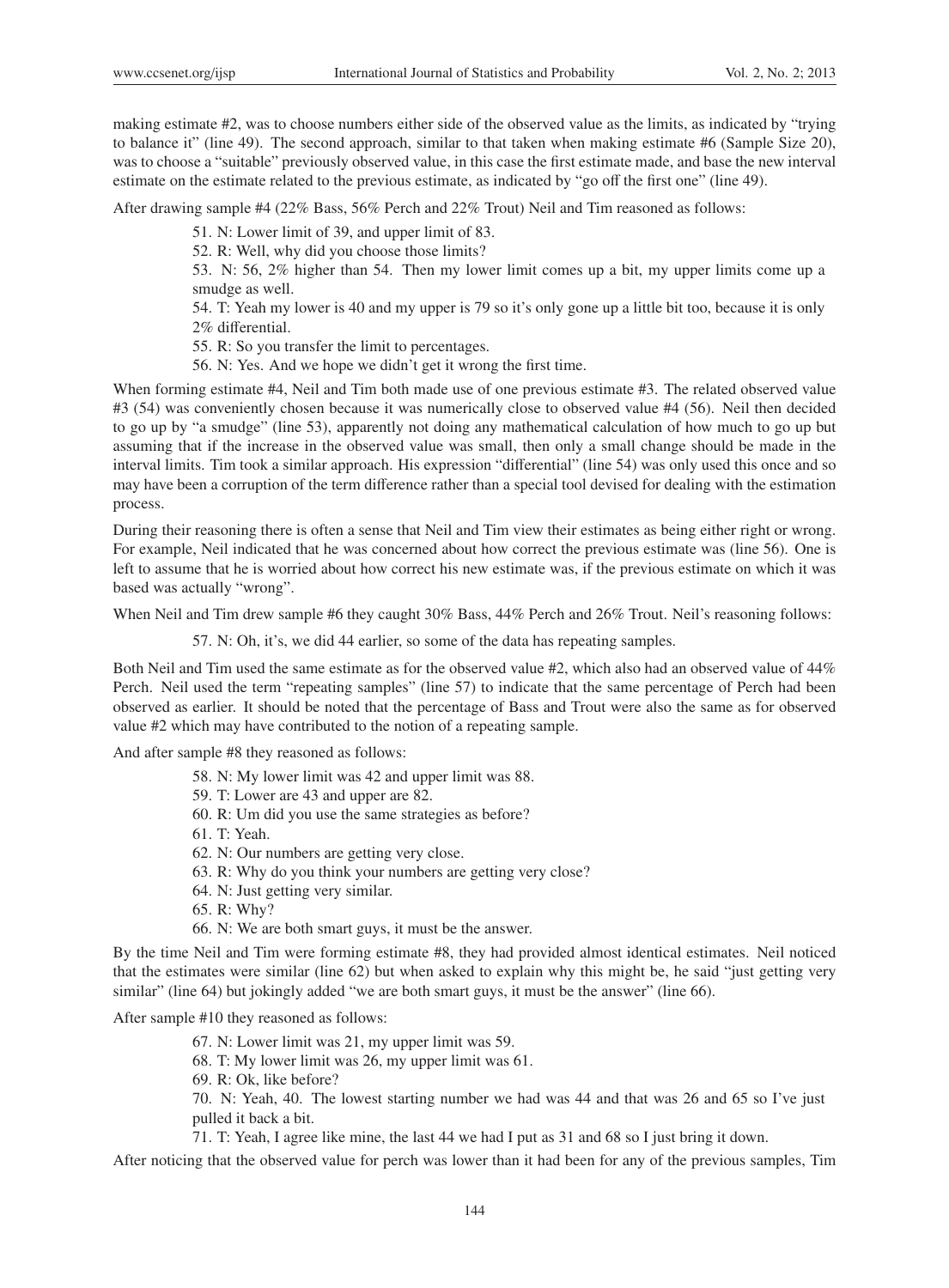formed his estimate #10 by reducing a previous estimate "so I just bring it down" (line 71). There is no indication that the amount of the reduction has any mathematical basis. Neil used the term "starting number" (line 70) to refer to the observed percentage of Perch. This suggests that he viewed the observed number of Perch as the first number(s) he should consider when making an estimate because he actually referred to the entire column of sample percentage of Perch as the starting numbers.

#### *7.3 Sample Size 100 Stage*

Neil and Tim were again asked to explain all ten interval estimates but only the reasoning for the estimates of most interest are reported. For four of the samples drawn  $(\#1, \#2, \#3, \& \#8)$  relevant parts of the working are described.

| Bass(%) | Perch(%) | Trout(%) |
|---------|----------|----------|
| 28      | 55       | 17       |
| 41      | 40       | 19       |
| 30      | 56       | 14       |
| 27      | 55       | 18       |
| 26      | 57       | 17       |
| 28      | 46       | 26       |
| 31      | 40       | 29       |
| 31      | 58       | 17       |
| 27      | 51       | 22       |
| 32      | 51       | 17       |

#### Interval estimate of Fish Caught from the dam percentage (%) of perch

| lower limit | upper limit |
|-------------|-------------|
| 33          | 74          |
| 21          | 58          |
| 34          | 75          |
| 33          | 74          |
| 35          | 76          |
| 27          | 66          |
| 21          | 58          |
| 29          | 69          |
| 28          | 68          |
| 29          | 67          |

Figure 8. Neil's recording sheet when drawing samples of size 100

#### **Fish Caught from the dam**

| Bass(%) | Perch(%) | Trout(%) |
|---------|----------|----------|
| 28      | 55       | 17       |
| 41      | 40       | 19       |
| 30      | 56       | 14       |
| 27      | 55       | 18       |
| 26      | 57       | 17       |
| 28      | 46       | 26       |
| 31      | 40       | 29       |
| 31      | 52       | 17       |
| 27      | 51       | 22       |
| 32      | 51       | 17       |

# Interval estimate of percentage (%) of perch

| lower limit | upper limit |
|-------------|-------------|
| 34          | 76          |
| 27          | 58          |
| 36          | 78          |
| 34          | 76          |
| 37          | 79          |
| 30          | 66          |
| 27          | 58          |
| 31          | 73          |
| 30          | 72          |
| 30          | 72          |

Figure 9. Tim's recording sheet when drawing samples of size 100

When Neil and Tim drew for sample #1 28% Bass, 55% Perch and 17% Trout, they reasoned as follows:

- 72. R: How will you calculate the first interval?
- 73. N: I've gone; I've given myself 20% on each side.
- 74. R: yeah.
- 75. N: I haven't gone exact to 20% calculating for every fish. And each fish now is a whole percentage so these are more accurate.
- 76. T: Yeah.
- 77. R: So?
- 78. T: Sorta done the same. I've just gone on the 20% on each side, but not exactly. Just . . .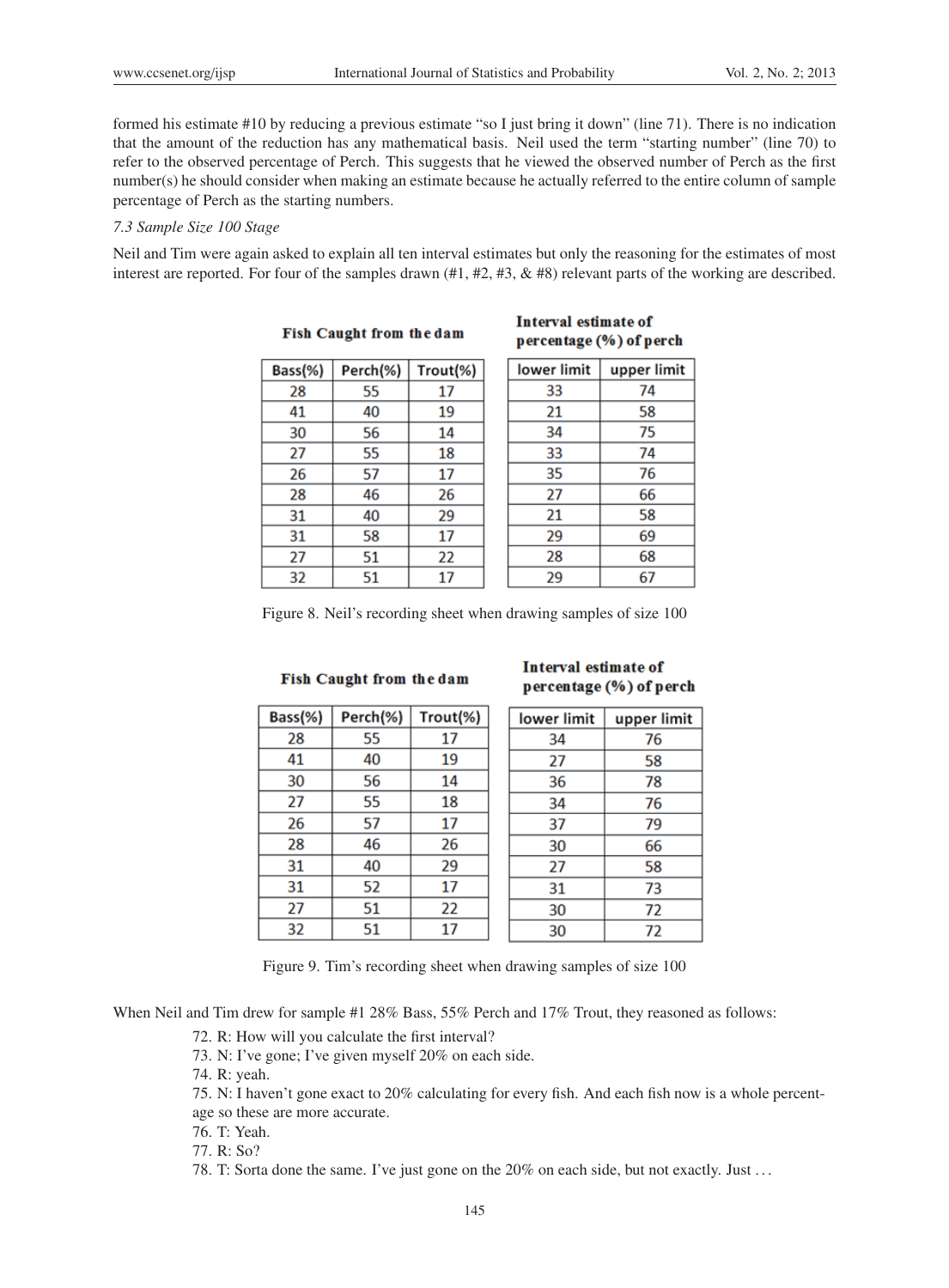When forming estimate #1, both Neil and Tim decided to go about 20 above and below the observed value (55). First Neil explained that he had "gone 20% on each side" (line 73), and then Tim reiterated that he had done the same (line 75). The arbitrary nature of the value 20 is suggested by the fact that Neil chose to point out that he had not gone exactly 20 (line75) and Tim reiterated "20% on each side but not exactly" (line 78). There was no explanation as to why the number 20 was chosen. Neil's mathematical consideration of what each fish in the sample represented is clear in line 106 where he allocated "a whole percentage" to each fish, a conclusion he appears to have reached because there was now 100 fish in the sample. However, Neil does not appear to have necessarily used this information when making his estimate.

When Neil and Tim drew for sample #2 41% Bass, 40% Perch and 19% Trout, they reasoned:

- 79. T: I got 27 as my lower limit and 58 as the upper.
- 80. R: Ok. And you increased the lower limit by 3. Why did you increase it by 3? From 24 to 27.
- 81. T: Generally cause I thought it made more sense.
- 82. R: Is there any connection with those?

83. T: With this, I just looked at that and it's 55, so that's 15% more, so going down, by that much it sort of felt right. Same as that one.

84. N: My lower limit is 21 and my upper limit is 56.

85. R: And how did you find that?

86. N: It's 40, which is 15 under 55, just gone down 15 on one side. . . enough to just go under which would be 19. Didn't, I wasn't didn't or, yeah about 19. I didn't think 19 was right nor was 21. So you just give an error, calculations. And then 40 equal 50, back off to 56.

When forming estimate #2, Neil and Tim used the difference between the observed value for sample #2 and the previously observed value (sample #1) to decide whether to increase or to decrease the previous estimate. As Neil explained "it's 40 which is 15 under 55, just gone 15 on one side" (line 86). The difference (reduction of 15) between the observed values of 40 and 55 was used as a yardstick for the change in the estimate (a reduction) but ultimately the reduction was a little less than 15 because Neil explained that "I did not think that 19 is right" (line 86). Neil used a similar process for the upper limit including a fudge factor the effect of which can be seen in the change of his estimate from 56 to 58 in the upper limit estimate #2 (see Figure 8).

After drawing sample #3 they caught 30% Bass, 56% Perch and 14% Trout. Neil and Tim reasoned as follows:

87. N: My 34, upper limit is 75.

88. T: My lower was 36 and my upper was 78. So, it didn't go up like, cause it's only 1%. So I went up a little bit.

89. N: I guess I went up exactly 1 from our 55 answer.

90. R: Just 1?

- 91. N: Yeah, because I went up 1% more so it's just by 1 off.
- 92. R: Ok, did you do the same?
- 93. T: Yeah.

When forming estimate #3 Tim used an approach already used with the smaller samples; he based his new estimate on a "convenient" previous estimate and adjusted up. In this case the observed value #3 percentage of Perch (56%) was very close in value to the first observed value #1 (55%) and Tim reasoned "only 1 %, so I went up a little bit" (line 88). Neil agreed that a change of 1 to form a new estimate was relevant (line 91).

After drawing sample #8 they caught 51% Bass, 52% Perch and 17% Trout. They reasoned as follows:

94. T: My lower was 34 and my upper was 71. I pretty much just looked at 55 and looked down from there.

- 95. R: You mean the first um, the first. . .
- 96. T: Um 34, 32 so. . . I went yeah; I went from 55 and notice the 3% difference.
- 97. R: So, here you just. . .
- 98. T: So yeah, so really it should actually be 31.
- 99. R: Subtract 3.
- 100. T: Yeah.
- 101. R: And what about the upper limit?

102. T: Umm, 3, 73. So I pretty much employed the same thing as what I did with the lower to the upper.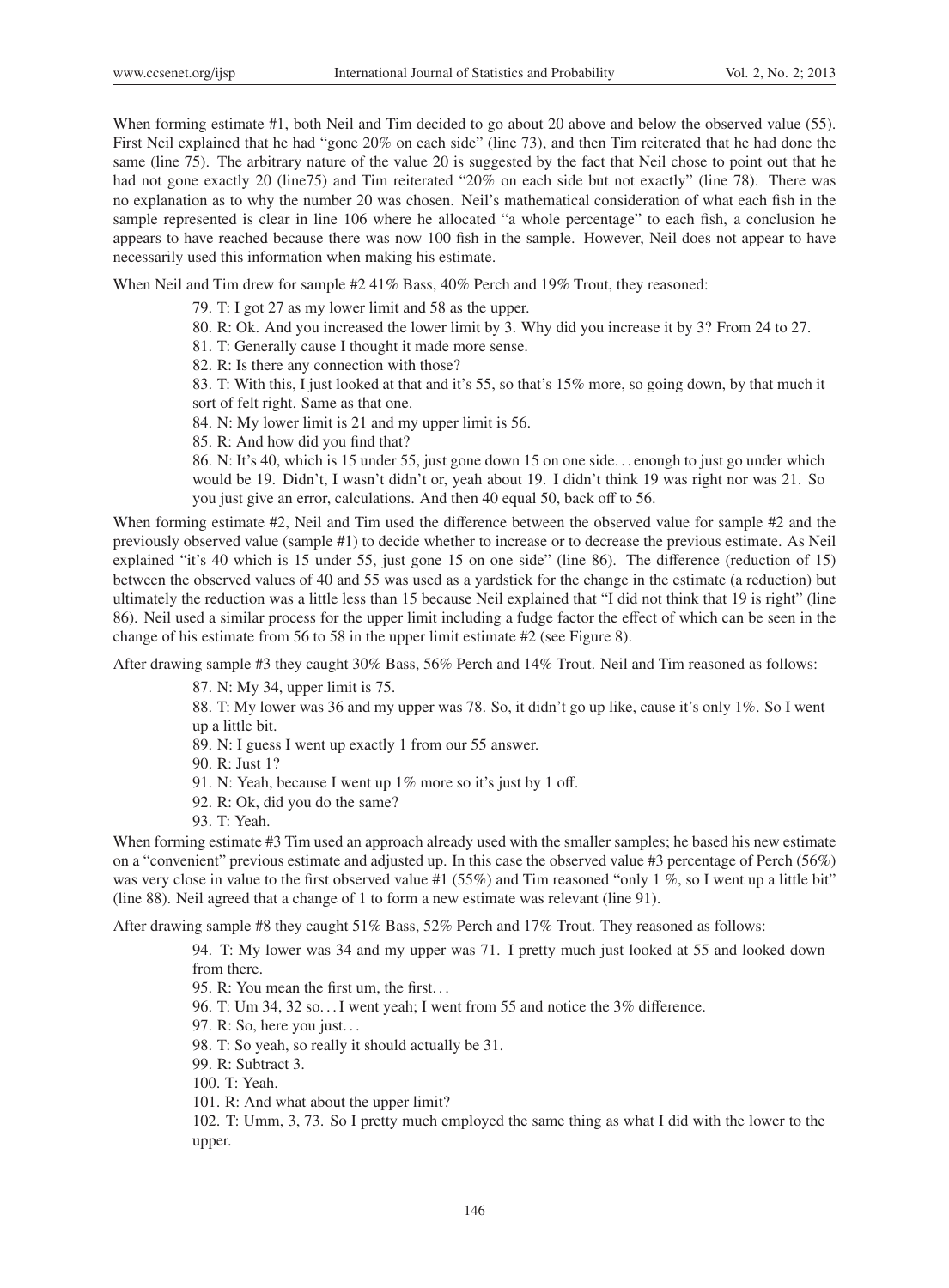103. N: I've gone my lower limit of 29 and my upper limit as 69. That's because the lower 29 because I had 33 from 55 and for 46 I had 27. So it's roughly between those two. 3 down from both, 3 up and down from both of them roughly. So that was 29 and 74 and 66 and between them is roughly  $\dots$  69

By the time that Neil and Tim were forming estimate #8, they were using similar approaches to form their estimates. However, for estimate #8 they used different approaches. Tim used the approach where one "convenient" previously observed value is chosen, and the new estimate is formed by adjusting up or down. In this case the observed #1 (55) was chosen as the basis for the new estimate because it was close to the observed #8 (52) and the estimate #8 was made by taking 3 from each of the upper and lower limits in the old interval estimate (lines 94-102). On the other hand, Neil used the approach where two previously observed values are chosen that enclose the current observed value and then the limits of the new interval estimate are placed "between" the limits of the previous interval estimate. In this case, the observed value #8 of Perch (52) was between 55 (observed value #1) and 46 (observed value #6) and so Neil created an interval that was based on both estimate #1 and estimate #6. He selected the limits for the new interval so "it's roughly between those two". For the lower limit he explained how the estimate (29) was between 33 and 27, "3 down from both, 3 up and down from both of them roughly" (line 103).

#### *7.4 Reflection Stage*

In the final stage Neil and Tim were asked to reason about what had occurred in the first three stages by comparing the interval estimates of the percentage of Perch. During the first three stages the students were very focused on deciding on the numerical values for the interval estimates and provided only weak statistical reasoning in their explanations of how the values were chosen. During this stage the researcher tried to focus attention on the concepts of sampling, sample and variation as the students compared their estimates.

When asked to compare the estimates based on the samples of size 50 to those based on the samples of size 20 Neil reasoned:

> 104. R: If you will have a look at this one when we will draw a sample of 50 fish, and when we draw a sample of 20 fish, do you have the same intervals? Or do you have bigger or smaller intervals. 105. N: Mine are bigger because you know there's more fish and each percentage means more than when there was 20 fish... Of each percentage would have been 5.

Neil stated that "each percentage means more than when there was 20 fish" (line 105) and explained that 1% now represents 2 fish rather than 5 fish as it was for the sample size 20 situation. It is important to clearly mark here that Neil expressed himself wrongly: each fish is a higher percentage with a smaller sample size (e.g., with  $n = 20$ , 1fish = 5%; with  $n = 50$ , 1 fish = 2%; with  $n = 100$  1 fish = 1%).

This alignment of a percentage of the sample representing actual fish was accurate but the way it was used to adjust the numbers for the upper and lower limits in the interval estimates indicates a lack of understanding of the difference between sample and population.

When asked to compare all three sets of interval estimates, i.e., for samples sizes 20, 50 and 100, Neil and Tim reasoned as follows:

106. T: Yeah. Generally when it went up, there's a lot more perch that were caught.

107. R: And what about the limit? The range, the interval.

108. N: The range is generally about, well, sometimes it's about 30, and I think nothing higher than 88.

109. T: Yeah, go from around that area.

110. N: There were some that were below that . . . that are . . . that would probably bring it down but generally about between 30 and 88. It wasn't too many below that. In the first few the lowest I got was 30, but apart from that they were all roughly in that range.

111. T: Yeah.

112. R: Ok, so and this range stays the same when you draw a sample of 20, 50 and 100 or not?

113. N: No, 20 do a lot lower numbers. . . That was 19, 13, and 28. So there was a lot more in the 30's and 24 ranges. Near low ones, but in the last ones we did, all my numbers were in the 30s. 114. R: Yeah.

115. N: 30s, there were umm 24 upwards pretty much. In the medium one, they were all similar. They did, they were building up. They have the lower class centre.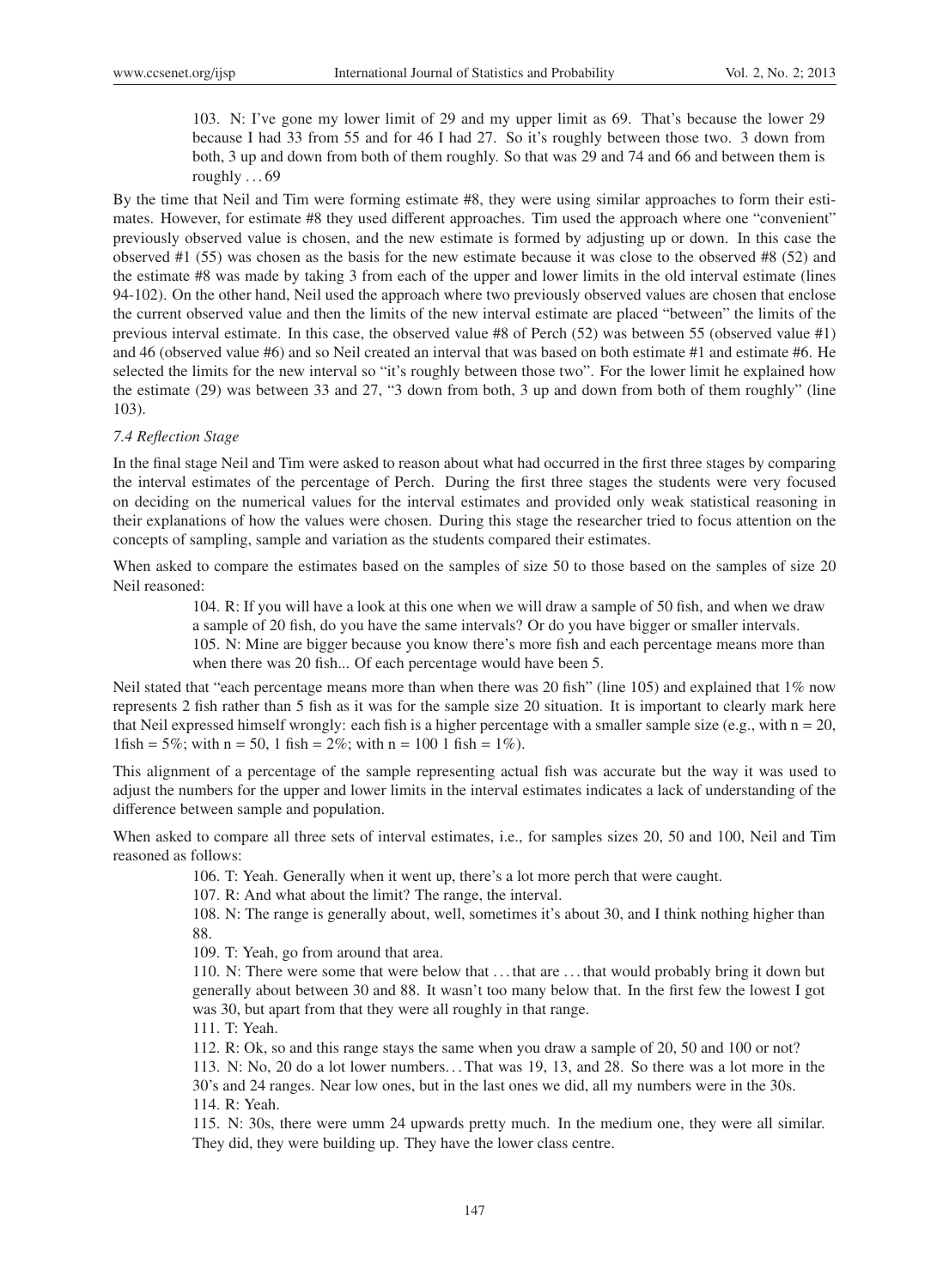Initially in this reasoning Neil and Tim did not acknowledge that there were different size samples. They discussed the various interval estimates as if they were just in one big group of 30 interval estimates. When the researcher drew their attention (line 112) to the fact that the various estimates were based on different sized samples, Neil explained that the "20" samples had a "lot of lower numbers" (line 113) but he did not reason in a way that would indicate an appreciation of any impact that the smaller sample size might have had on the accuracy of the estimates.

As part of finding a possible range for the interval Neil (line 113) considered what was happening with the lower limits (about 30) and the upper limits (nothing higher than 88). Thus his interval became generally between about 30 and 88. However, when he realised that for one of the sample of 20 estimates he had written 13 as his lower limit, he clarified that sometimes the observed value was outside the 30 to 88 interval. Further discussion by Neil suggested that he was aware that the interval estimates he had created for the sample size 50 and sample size 100 situations were more consistent in terms of the numbers he had provided.

Generally a mathematical approach was taken to forming the estimates and little attention paid to statistical reasoning to explain the estimates. This provided interesting perspectives on the strategies used by the students to form interval estimates for the parameters but provided little information about the students' conceptions of sampling, sample and variation. The following discussion outlines the estimation strategies used and the information that was gathered about the students' conceptions of sampling, sample and variation.

# 8. Discussion

When forming interval estimates, the two secondary students generally focused on previously observed values to identify which previous interval estimates could be adjusted in some way to produce a new estimate. Although the students tended to experiment with choosing a "relevant" strategy each time a new sample (observed values) was drawn, a number of basic strategies emerged.

In spite of the apparently arbitrary choice of strategy to form estimates, the students had definite ideas about what they "expected", as seen when they formed estimates but then decided to adjust them a little because what they "calculated" did not seem to be reasonable. This was evidenced in the use of terms such as "smudge" and "up a bit", and also in the changing of values provided as estimates on the recording sheets. They were usually not able to articulate why they needed to make these small adjustments.

# *8.1 Strategies Used by the Students to Estimate*

There were four main strategies, labeled S1 to S4, implemented by the students to reason when forming an estimate.

S1: *only use the observed value.* This involves no use of any information provided by previously observed values or previous estimates. This strategy was used by necessity when it was the first sample being drawn and was only used in such circumstances. The students made a random increase/decrease to the observed values #1 to form an estimate #1.

S2: *choose one previous estimate and use it to form the new estimate*. It was not always clear why a particular previous estimate was chosen in preference to others that were available. The increase/decrease made to the previous estimate, to form the new estimate, was dependent on the increase/decrease in the new observed value compared to the previously observed value. There were four different ways for deciding on the amount of the increase/decrease. The first (S2A) was to select an arbitrary value. For example, in his Sample Size 50 estimate #4 Neil talked about his upper limit going up by "a smudge". Generally though there was some sense of proportionality so that if the increase/decrease in the observed value was small, then only a small increase/decrease was made in the interval limits. Similarly, large changes in the observed values led to large changes in the estimates. For example, in Neil's Sample Size 50 estimate #3 he made the upper and lower limits "higher" because the observed value "was 4% higher". In another example, after noticing that the observed value was lower than it ever was before, Neil reduced a previous estimate–"I've just pulled it back a bit"–and Tim reduced his estimate: "so I just bring it down". There was no indication that the reduced amount was based on any mathematical calculation.

A second way (S2B) of deciding on the amount of increase/decrease involved using the difference between the current observed value and a previously observed value to determine the difference applied to the previous estimate to form the new estimate. Often a mathematical approach was taken to decide the size of the increase/decrease, or as stated by the students how much to go up and down. For example, Neil reasoned "it's 40 which is 15 under 55, just gone 15 on one side". The difference (reduction of 15) between the observed values of 40 and 55 was used as a yardstick for the change in the estimate (a reduction) but ultimately a little less than 15 because Neil explained that "I did not think that 19 is right" (first estimate of 33 minus 15 gives 19) and ultimately used 21 as the lower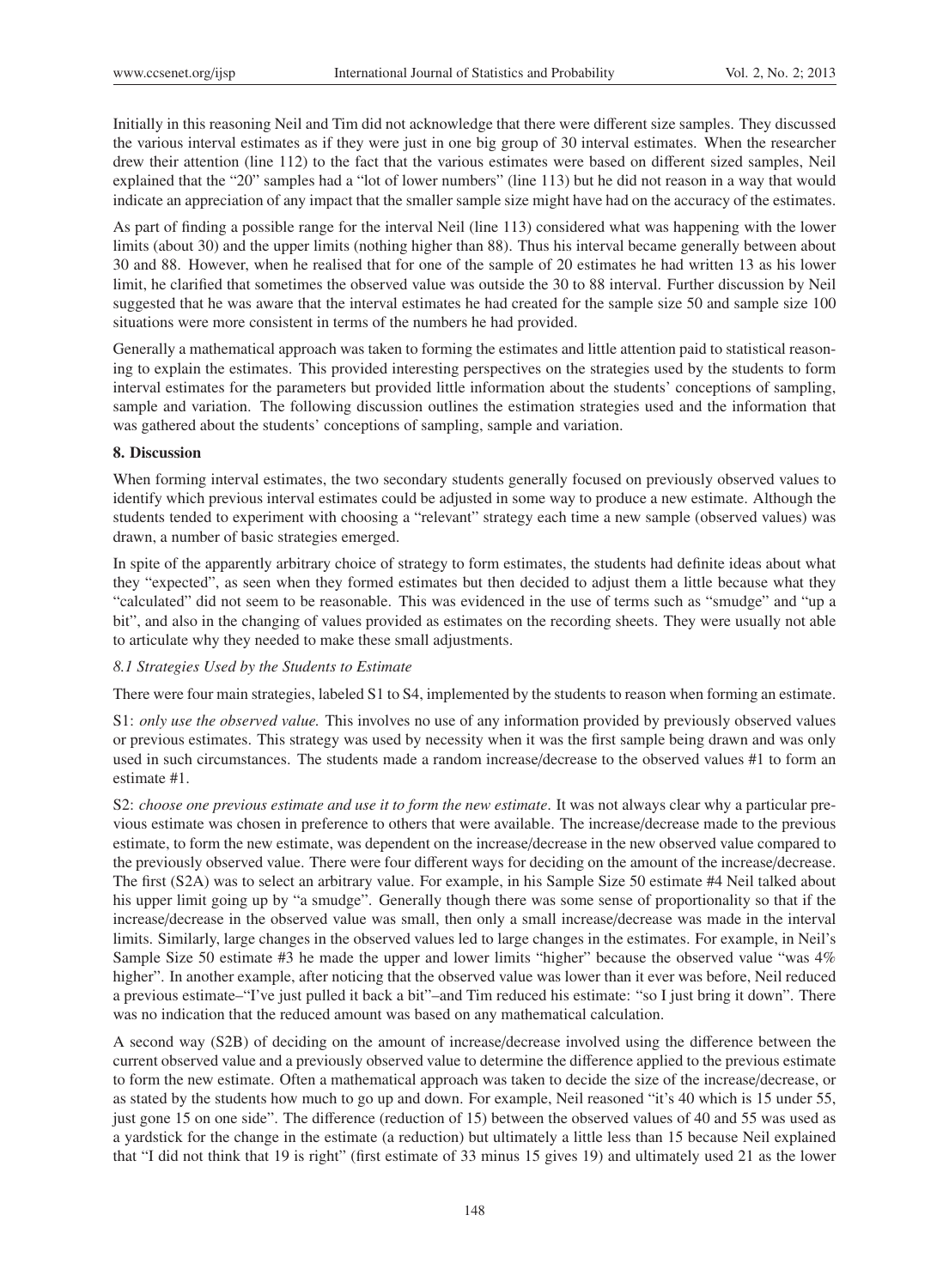limit. Neil used the same rule for the upper limit, including an adjustment (he said "a fudge") that in fact made the reduction even more than 15. It is not clear why he chose to make the reduction even more rather than erring on the conservative side and making the reduction less than 15.

The third way (S2C) of deciding on the amount of increase/decrease involved a fixed amount being decided on depending on the sample size. For example, when the sample size was 50, each fish was 2%, and so increases or decreases of the percentage estimates were made in increments of "2%". The problem with this processing is that the estimates being made were actually percentages as well and not actual numbers of fish, so the explanations were confusing at times.

The fourth way (S2D) of deciding on the amount of increase/decrease was to make a convenience choice of previously observed values that only differed slightly from the current observed value and thus meant little change was needed to produce a new estimate from the previous one. For example, Tim based his estimate #3, for Sample Size 100, on his estimate #1 because the difference between the new observed value (56%) and the first observed value (55%) was "only 1%, so I went up a little bit." Another example is when Tim formed estimate #8 by reasoning that the observed (52) was 3 less than the observed value (55) for a previous estimate #1 and hence the new estimate (73) should be 3 less that the previous estimate (76).

S3: *choose two previous estimates and use them to form the required estimate*. Obviously, this strategy can only be used when there have been at least two previous estimates already made. The difference between the current and the two previously observed values is used to adjust the previous estimates in some way to form the new estimate. For example, two observed values were chosen that were either side of the current observed value, e.g., 40 and 50 were either side of "45". Then the new estimate was chosen between the estimates for the two previously observed values, e.g., the lower limit 28 because "I'm going in between those two" (27 and 29). He chose the only number between 27 and 29. Again, for the upper limit "58" was chosen, which was between 51 and 65 and although it was the average it was not called that by the student who reasoned "I've just gone between those." Similarly, in the Sample Size 50 estimate #5 Neil explained, "I just went between those two" (the observed 52 was between the previously observed values of 50 and 54).

S4: *choose a previous estimate and use it unadjusted*. This strategy was chosen when an observed value was exactly the same as a previously observed value. In this case the previous estimate was used as the new estimate. It was not considered necessary to form a new estimate or refine the estimate in any way. Thus it appears that the students ignored information from all other samples and also ignored any decision(s) already made with previous estimates.

Eventually, students appeared to settle on Strategy S3, which considered two previously observed values that were either side of the current observed value (e.g., 40 and 50 are either side of "45") and then chose the estimate between the estimates for the two previously observed values.

Whilst creating the interval estimates, the students demonstrated very little evidence of the notion of stabilizing the values used for the limits of the interval estimate as more information becomes available with each successive sample. Hence, although the students looked back to previous estimates to actually form a new estimate, they had no sense of refining previous estimates. Also, although they did look to previous samples to help with the actual estimation, there was little evidence that they felt the need to be inclusive in any way of the previously observed values. The students did not appear to appreciate that many of the observed values for percentages of Perch should actually fall within the interval they are estimating.

The students did notice that the estimates that each makes are similar but see this as indicating they were "smart" and near the "right" answer rather than recognising that they were both trying to estimate the same parameter and so should be providing similar values.

#### *8.2 Unusual Reasoning*

There were six unusual aspects to the students' reasoning. First, sometimes the interval limits were not consistently increased/decreased. For example, when the observed values went up the lower limit was increased but the upper limit was decreased. So effectively the interval was made wider rather than simply sliding so that interval width was maintained but the centre was changed.

Second, sometimes intervals were proposed that were not inclusive of the observed values. For example, in Sample Size 20 estimate #7, the upper limit of the interval was set at a value that was lower than five of the observed values but no concern was shown by the students that these observed values were excluded from the proposed interval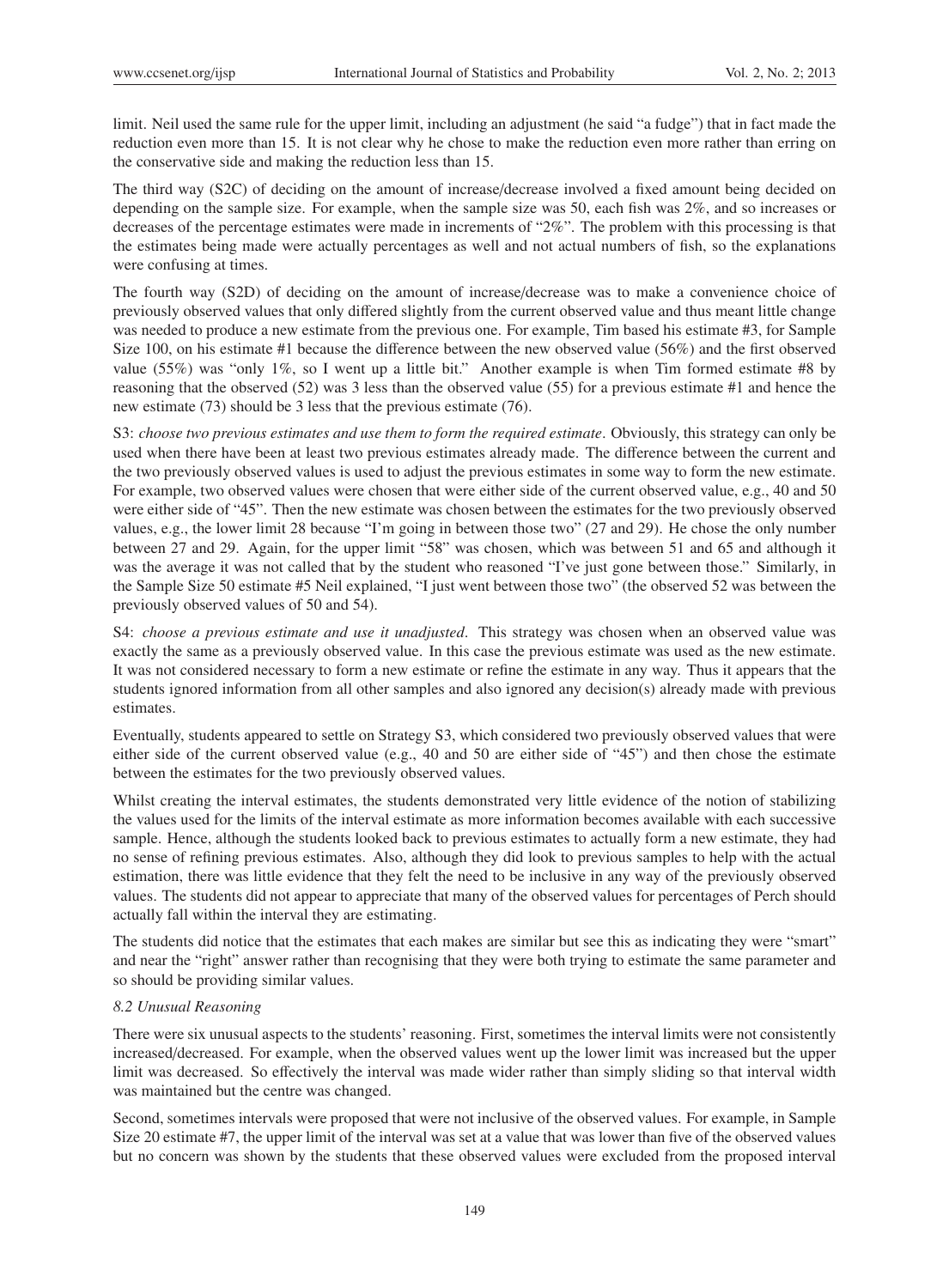# estimate.

Third, the samples drawn were generally considered to be the starting point for estimation. For example, Neil's estimate #10 used the term "starting number" to refer to the observed number of perch on which the estimate was to be based. This suggested that he viewed the observed number of perch as the first number he should consider when making an estimate. In fact, he actually called the entire column of observed values "starting numbers".

Fourth, there was some evidence that students had intuitive expectations of what would be observed. For example, when one sample had a very low value for perch compared to other samples, the students began speculating on the reasons for such value and clearly showing that they had some expectation of what were typical observed values.

Fifth, similarity in estimates formed was considered by the two students as confirming that their estimate was close to the "correct" value. By the time the students were creating Sample Size 50 estimate #8, they had provided almost identical estimates and Neil noticed that the estimates were similar–"our numbers are getting very close"–but when asked to explain why this might be, he said, "just getting very similar," and jokingly added, "we are both smart guys, it must be the answer." In another instance, Neil referred to being close to the "correct answer" when he and Tim had the same estimate for the upper limit of the interval.

Sixth, a direct mathematical representation was assigned to each percent of fish caught and often used to calculate the change in interval estimates. When asked to compare the estimates based on the samples of Size 50 to those based on the samples of Size 20, Neil said that, "each percentage means more," meaning that each fish is a higher percentage with a smaller sample size (e.g., with  $n = 20$ , 1 fish = 5%; with  $n = 50$ , 1 fish = 2%).

A possible interpretation of his statement is that the sample of Size 50 provides more information for making an estimate but this is obviously not the case from his explanation. Then, early on with the Sample Size 100 activity Neil explained that, "each fish now is a whole percentage so these are more accurate". This is a reference to the fact that 100 fish are caught, so each percentage represented one fish when adjusting estimates. The students gave the impression that this was going to make everything simpler mathematically when creating estimates.

# *8.3 Evidence of Understanding of Core Concepts (Sampling, Sample, Variation)*

When making and explaining interval estimates, the students' expressions did not indicate any evidence of their understanding of the concept of samples or of sampling. For example, it was expected that students might have chosen to discuss how the fish were selected (the process of sampling) or whether the particular group of fish chosen (the sample) was representative of the population of fish in the dam, but this was not the case. Also, it was expected that students might have discussed a connection between the size of the sample and the width of the interval estimates they had created.

There was some evidence of the students' understanding of variation but no explicit use the terms variation, vary, or varying. There were five different ways that some understanding of variation was implied when the students were sampling in the *Sample Size 20 Stage* and *Sample Size 50 Stage*. First, Neil explained the upper limit of one of his interval estimates by stating, "'cause it needs a really high number there". This implies that Neil had some expectation of how large the number should be and thus of how much variation there should be.

Second, Neil explained that his interval estimate "correlates with my earlier percentages". The students had not studied the statistical concept of correlation and Neil used the non-mathematical meaning of the word, that two things are related and connected to each other. This implies that Neil was considering how the interval estimates were changing. The term "percentages" was used because the actual data was being expressed as percentages.

Third, Neil explained that the data had "repeating samples" when the numbers in the sample were the same as for a sample drawn earlier. This implies some appreciation of the fact that the samples will vary, although focusing on the fact that the same sample had previously occurred may.

Fourth, Neil chose his interval estimate "keeping room for error". This implies that he has recognized that the samples are varying and he needs to allow for this.

Fifth, Tim "tried to balance it out a little bit" when deciding on the values at either end of his interval. He provided a similar expression about balancing or choosing values so they balance for many of his estimates. This implies he was considering how the limits of his interval should be spread either side of a value but he does not indicate the value itself. Similarly, when forming estimate #2, Neil chose numbers either side of the previously observed value ("both numbers 20 outside"), giving some indication of consideration of variability. Then during the *Sample Size 100 Stage*, there was another expression, "20% on each side", introduced by Tim that continued the theme of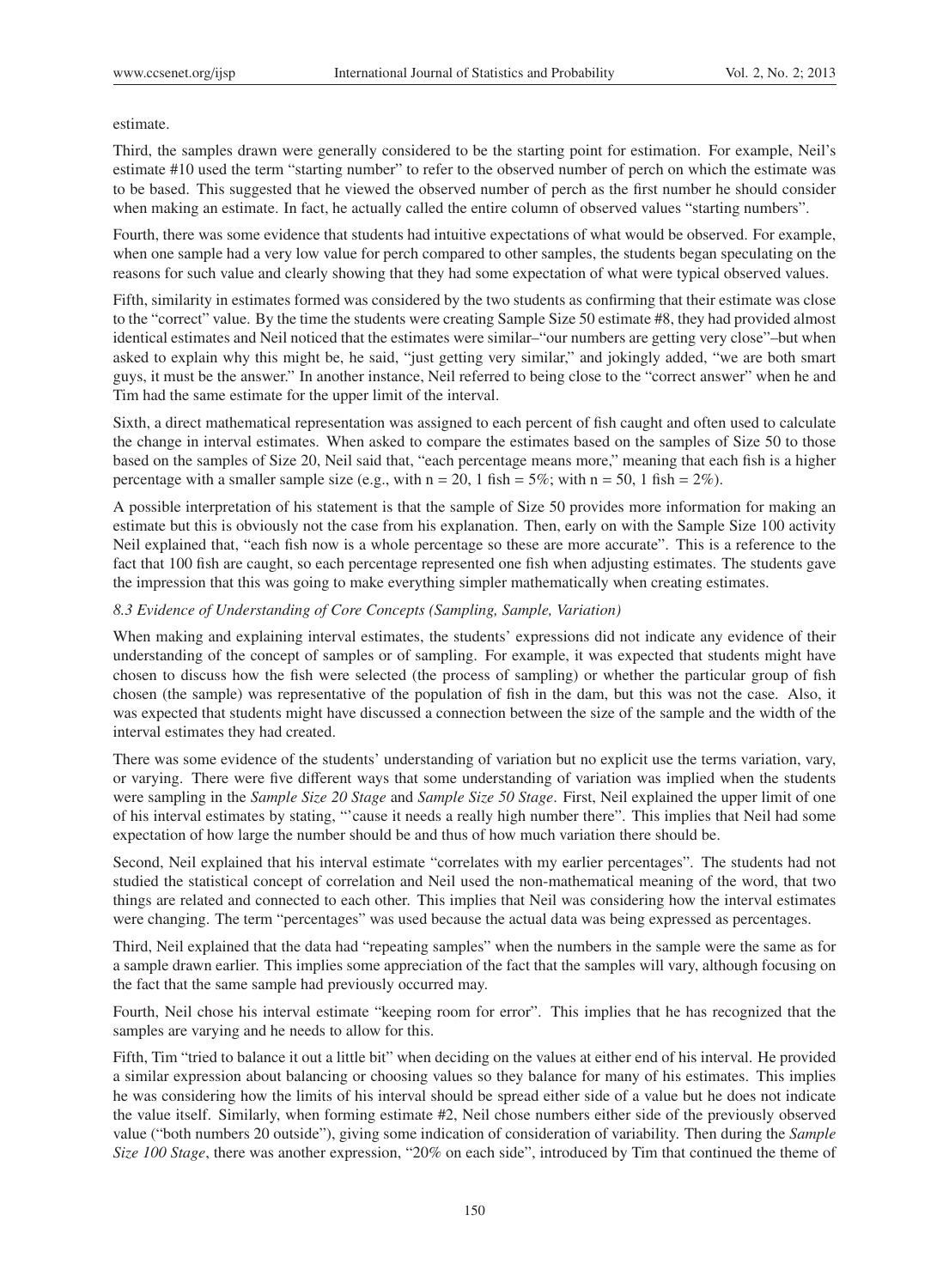balancing. Neil then responded "either side getting there giving room for error", which continued Tim's theme of either side/balance but also implied that he was trying to resolve this against his own notion of allowing room for error.

#### 9. Limitations of the Study

There were one main limitation to this study, related to task design, sample size, and interview technique that prevent the results from being more widely applicable. First, the task was designed so that the requested estimation was for a percentage (of perch in the dam) and there were times when it was not clear that the students understood the difference between actual number of fish and the percentage of fish. A task that requires interval estimates of actual numbers, rather than percentages, may prove to be simpler for students when forming interval estimates for a parameter of a population.

#### 10. Future Research

The above research suggests some aspects of students' reasoning while making interval estimates. While interesting estimation strategies emerged, there was little that was evidenced in relation to students' conceptions of the core concepts, sampling, sample and variation. The results of this research study provide those teaching estimation to secondary students with better insights into their students' reasoning.

In raising the idea that there may be a better way to examine statistical reasoning, particularly as involved in the sampling process, it is acknowledged that the focus should not be solely on mathematical approaches to estimation. There is fascinating research to be done in investigating students' statistical reasoning when sampling and making interval estimates. There are however important research questions that the above research has not addressed. Two important issues for further research arise out of this study. The first relates to the importance of engaging students in quantifying the level of confidence (Ben-Zvi et al., 2012; Prodromou, 2011) when making informal statistical inferences about samples and sampling. The estimation tasks used in the reported study could be expanded to include student expression of their level of confidence in relation to their informal inferential reasoning while sampling. While developing an interval that includes possible values for a particular parameter is important, it is also relevant to be aware of the level of confidence (certainty) in relation to the interval estimate. Thus, there are two aspects of using intervals to estimate parameters, one is the *interval estimate* itself and the other is the *level of confidence* of the number of times that, with repeated sampling, this interval "will" contain the true value of the population parameter. Students engaged in initial reasoning cannot be expected to formalize their level of confidence in their estimates, in the same way that formal statistics would use confidence intervals, so further research into the students' level of confidence might be pursued. This could be achieved, for example, by not setting the number of samples as "10" and letting the students sample until they are confident that they form a "good" interval estimate, i.e., students decide when to stop sampling. The second issue for further research is a need to investigate how the instructional idea of growing samples (Ben-Zvi et al., 2012) can be further improved and used in combination with another instructional idea, namely "Shrinking samples". Insights into this instructional approach may provide a useful perspective of the role of such activities in the development of students' reasoning about sampling, samples, and variation.

#### References

- Bakker, A. (2004). Reasoning about shape as a pattern in variability. *Statistics Education Research Journal, 3*(2), 64-83.
- Bakker, A., Kent, P., Derry, J., Noss, R., & Hoyles, C. (2008). Statistical inference at work: Statistical process control as an example. *Statistics Education Research Journal, 7*(2), 131-146.
- Bakker, A., & Derry, J. (2011). Lessons from inferentialism for statistics education. *Mathematical Thinking and Learning, 13*(1&2), 5-26. http://dx.doi.org/10.1080/10986065.2011.538293
- Ben-Zvi, D., Aridor, K., Makar, K., & Bakker, A. (2012). Students' emergent articulations of uncertainty while making informal statistical inferences. *International Journal on Mathematics Education (ZDM), 44*(7), 913- 925. http://dx.doi.org/10.1007/s11858-012-0420-3
- Camtasia: Tec Smith Corporation. (2000). *Camtasia studio* (Accessed 10 March 2013, Version 6.0) [Computer software]. Okemos, MI: Tec Smith Corporation. Retrieved from http://www.techsmith.com/camtasia.asp
- Chance, B., delMas, R., & Garfield, J. (2004). Reasoning about sampling distributions. In D. Ben-Zvi, & J. Garfield (Eds.), *The Challenge of developing statistical literacy, reasoning, and thinking* (pp. 295-323).